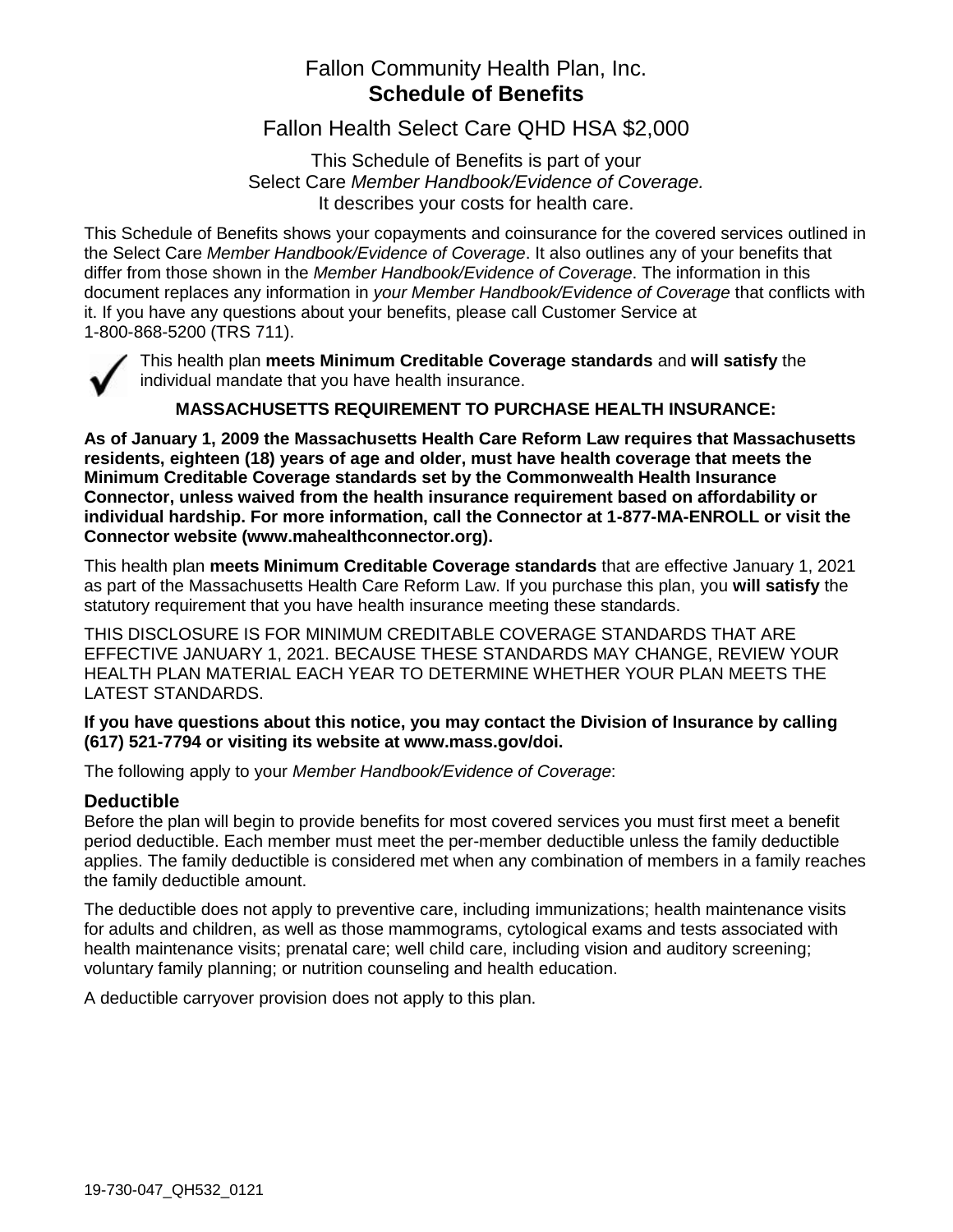## **Your costs for covered services**

Your deductible is **\$2,000** if you elected individual coverage. Your deductible is **\$4,000** if you elected family coverage. If you elect individual coverage, you must meet the individual coverage deductible amount. If you elect family coverage, you and your family must meet the family coverage deductible amount. The family coverage deductible is considered met when any combination of members in a family reaches the family deductible amount. Any one member in a plan that is subject to the family deductible who accumulates services totaling the minimum family deductible amount allowed under IRS guidelines in the applicable benefit period has met the deductible, and will receive benefits for covered services less any applicable copayments or coinsurance. The remaining members in a plan that is subject to a family deductible must fulfill the balance of the family plan deductible amount. The deductible does not apply to preventive care. A deductible carryover provision does not apply to this plan.

## **Out-of-pocket maximum**

There is a limit to what you will have to pay for the covered health care services you receive during the benefit period. This is called your out-of-pocket maximum. Your out-of-pocket maximum includes your deductible plus any coinsurance and copayments you pay. Your out-of-pocket maximum does not include your premium charge or any costs you incur for health care services not covered by the plan. **Your outof-pocket maximum is \$7,000 if you elected individual coverage. Your out-of-pocket maximum is \$14,000 if you elected family coverage.** The family out-of-pocket maximum is considered met when any combination of members in a family reaches the family out-of-pocket maximum amount.

### **Domestic partner coverage**

You may include a domestic partner and his/her dependents under your family coverage. A domestic partner is defined as a partner of the same or opposite sex whom you have registered with your employer for eligibility for benefits, and have included under your family coverage for health insurance.

# **It Fits! ™ benefit**

Your contract includes coverage for services provided under the It Fits! ™ program to a maximum of \$150.

### **SmartShopper program**

Your contract includes coverage for services provided under the SmartShopper program. Please go to the Fallon Health website at www.fallonhealth.org and visit the member portal for details.

### **Covered services**

The following chart shows your costs for covered services. These costs apply to the services in the **Description of benefits** section of your *Member Handbook/Evidence of Coverage*. In summary, your responsibilities are as follows: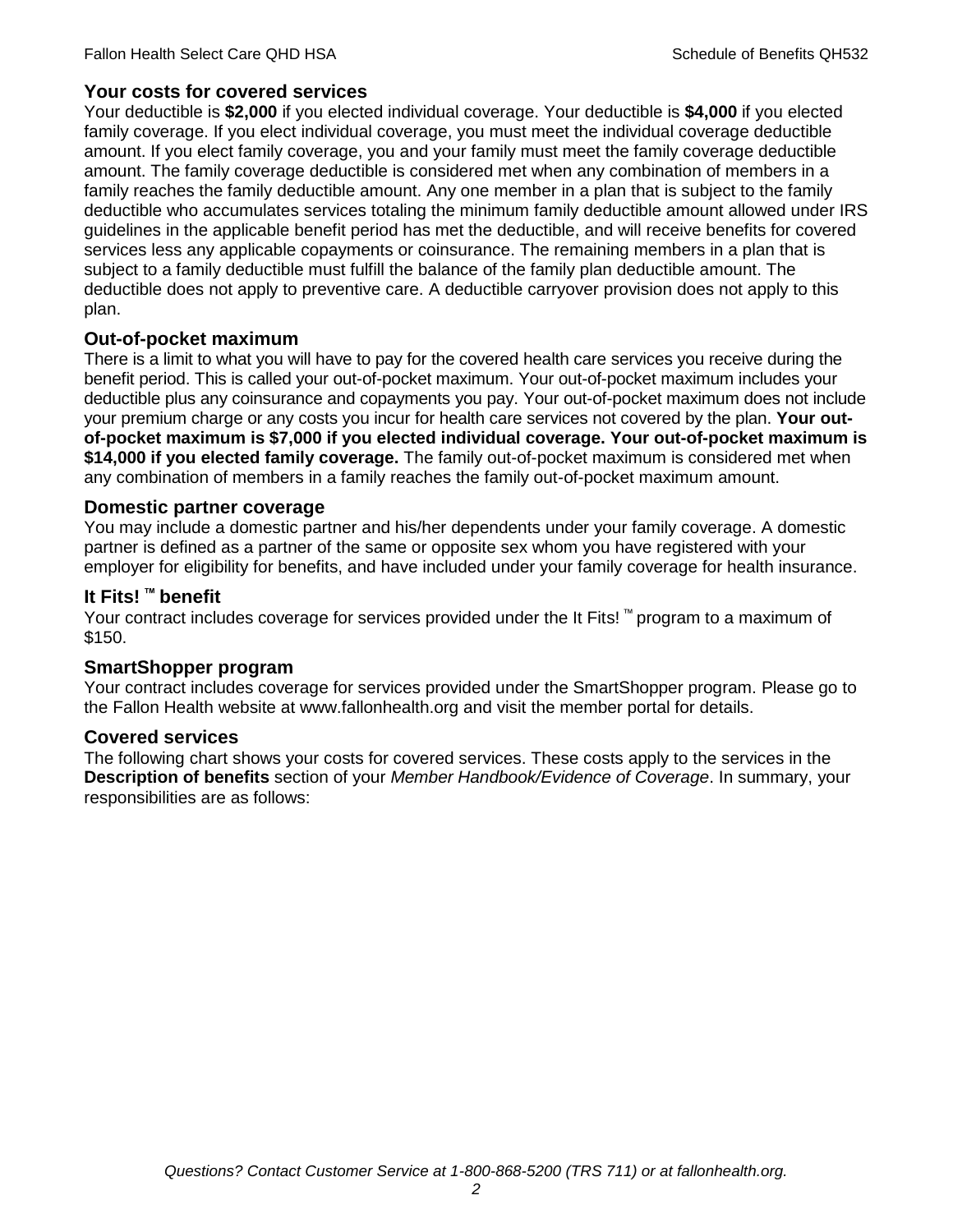|    | <b>Covered services</b>                                                                                                                                                                                                                                      | <b>Benefits</b>                                                |
|----|--------------------------------------------------------------------------------------------------------------------------------------------------------------------------------------------------------------------------------------------------------------|----------------------------------------------------------------|
|    | <b>Ambulance services</b>                                                                                                                                                                                                                                    |                                                                |
|    | 1. Ambulance transportation for an emergency                                                                                                                                                                                                                 | Covered in full after you<br>meet your deductible              |
|    | 2. Ambulance transportation for non-emergency situations, when<br>medically necessary                                                                                                                                                                        | Covered in full after you<br>meet your deductible              |
|    | <b>Autism services</b>                                                                                                                                                                                                                                       |                                                                |
|    | Prior authorization required                                                                                                                                                                                                                                 |                                                                |
|    | 1. Habilitative and rehabilitative care                                                                                                                                                                                                                      | \$25 copayment per visit<br>after you meet your<br>deductible  |
|    | 2. Applied behavior analysis when supervised by a board certified<br>behavioral analyst                                                                                                                                                                      | Covered in full after you<br>meet your deductible              |
| 3. | Therapeutic care, services including speech, physical and<br>occupational therapy                                                                                                                                                                            | \$25 copayment per visit<br>after you meet your<br>deductible  |
|    | Durable medical equipment and prosthetic/orthotic devices                                                                                                                                                                                                    |                                                                |
|    | Referral and prior authorization required for most services                                                                                                                                                                                                  |                                                                |
|    | 1. The purchase or rental of durable medical equipment and<br>prosthetic/orthotic devices (including the fitting, preparing, repairing<br>and modifying of the appliance)                                                                                    | 30% coinsurance after you<br>meet your deductible              |
|    | 2. Scalp hair prosthesis (wigs) for individuals who have suffered hair loss                                                                                                                                                                                  | 30% coinsurance after you                                      |
|    | as a result of the treatment of any form of cancer or leukemia.<br>Coverage is provided for one scalp hair prosthetic (wig) per member<br>per benefit period when the prosthesis is determined to be medically<br>necessary by a plan physician and the plan | meet your deductible                                           |
|    | 3. Breast prosthesis that is medically necessary after a covered<br>reconstructive surgery following a mastectomy                                                                                                                                            | 30% coinsurance after you<br>meet your deductible              |
|    | 4. Prosthetic limbs which replace, in whole or in part, an arm or leg.                                                                                                                                                                                       | 20% coinsurance after you<br>meet your deductible              |
|    | 5. Insulin pump and insulin pump supplies                                                                                                                                                                                                                    | Covered in full after you<br>meet your deductible              |
|    | 6. Breast pumps                                                                                                                                                                                                                                              | Covered in full                                                |
|    | 7. Up to \$2,000 per ear for hearing aid device only, every 36 months                                                                                                                                                                                        | 30% coinsurance after you                                      |
|    | (must be 21 years of age or younger)<br>Related services and supplies for hearing aids (not subject to the<br>\$2,000 limit)                                                                                                                                 | meet your deductible                                           |
|    | 8. Medical and surgical supplies                                                                                                                                                                                                                             | Covered in full after you<br>meet your deductible              |
|    | <b>Emergency and urgent care</b>                                                                                                                                                                                                                             |                                                                |
| 1. | Emergency room visits                                                                                                                                                                                                                                        | \$250 copayment per visit<br>after you meet your<br>deductible |
| 2. | Emergency room visits when you are admitted to an observation room                                                                                                                                                                                           | Covered in full after you<br>meet your deductible              |
| 3. | Urgent care visits in a doctor's office or at an urgent care facility                                                                                                                                                                                        | \$40 copayment per visit<br>after you meet your<br>deductible  |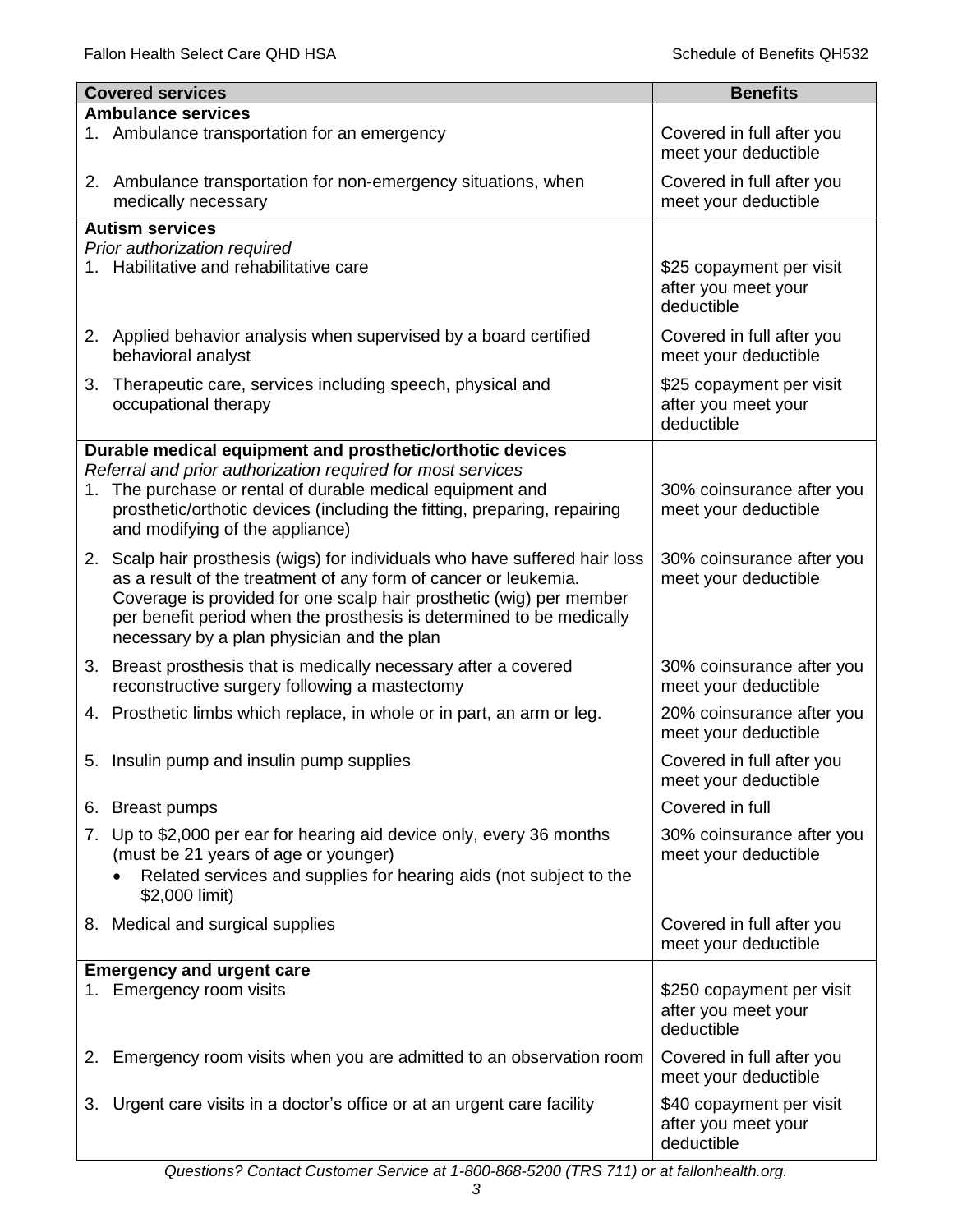|                                      | <b>Covered services</b>                                                                                                                                                                                                                                                                                                                                                               | <b>Benefits</b>                                                                                                                                                                            |  |
|--------------------------------------|---------------------------------------------------------------------------------------------------------------------------------------------------------------------------------------------------------------------------------------------------------------------------------------------------------------------------------------------------------------------------------------|--------------------------------------------------------------------------------------------------------------------------------------------------------------------------------------------|--|
| Emergency and urgent care, continued |                                                                                                                                                                                                                                                                                                                                                                                       |                                                                                                                                                                                            |  |
|                                      | 4. Emergency prescription medication provided out of the Select Care<br>service area as part of an approved emergency treatment                                                                                                                                                                                                                                                       | Tier 1: \$10 copayment<br>Tier 2: \$30 copayment<br>Tier 3: \$100 copayment<br>Tier 4: \$200 copayment<br>for up to a 14-day supply<br>after you meet your<br>deductible                   |  |
|                                      | 5. Telemedicine visits with physicians through Teladoc. Visits are<br>performed by phone, video, or mobile app.                                                                                                                                                                                                                                                                       | \$5 copayment per visit<br>after you meet your<br>deductible                                                                                                                               |  |
|                                      | <b>Enteral formulas and low protein foods</b>                                                                                                                                                                                                                                                                                                                                         |                                                                                                                                                                                            |  |
|                                      | Referral and prior authorization required for enteral formulas<br>1. Enteral formulas, upon a physician's written order, for home use in the<br>treatment of malabsorption caused by Crohn's disease, ulcerative<br>colitis, gastroesophageal reflux, gastrointestinal motility, chronic<br>intestinal pseudo-obstruction, and inherited diseases of amino acids<br>and organic acids | Covered in full after you<br>meet your deductible                                                                                                                                          |  |
|                                      | 2. Food products that have been modified to be low in protein for<br>individuals with inherited diseases of amino acids and organic acids.<br>You may be required to purchase these products over the counter<br>and submit claims to the plan for reimbursement.                                                                                                                     | Covered in full after you<br>meet your deductible                                                                                                                                          |  |
|                                      | Home health care services                                                                                                                                                                                                                                                                                                                                                             |                                                                                                                                                                                            |  |
|                                      | Prior authorization required<br>1. Part-time or intermittent skilled nursing care and physical therapy<br>provided in your home by a home health agency                                                                                                                                                                                                                               | Covered in full after you<br>meet your deductible                                                                                                                                          |  |
|                                      | 2. Additional services and supplies that are determined to be a medically<br>necessary component of skilled nursing care and physical therapy                                                                                                                                                                                                                                         | Covered in full after you<br>meet your deductible                                                                                                                                          |  |
|                                      | 3. Home dialysis services and non-durable medical supplies                                                                                                                                                                                                                                                                                                                            | Covered in full after you<br>meet your deductible                                                                                                                                          |  |
|                                      | <b>Hospice care services</b>                                                                                                                                                                                                                                                                                                                                                          |                                                                                                                                                                                            |  |
|                                      | Referral and prior authorization required                                                                                                                                                                                                                                                                                                                                             | Covered in full after you<br>meet your deductible                                                                                                                                          |  |
| 1.                                   | <b>Hospital inpatient services</b><br>Referral and prior authorization required<br>Inpatient hospital services including room and board in a semiprivate<br>room and the services and supplies that would ordinarily be furnished<br>to you while you are an inpatient                                                                                                                | \$200 copayment per<br>admission after you meet<br>your deductible                                                                                                                         |  |
|                                      | Infertility/assisted reproductive technology (art) services*                                                                                                                                                                                                                                                                                                                          |                                                                                                                                                                                            |  |
|                                      | Referral and prior authorization required (unless provided by a Reliant<br>Medical Group specialist and you have a Reliant Medical Group PCP)<br>Office visits for the consultation, evaluation and diagnosis of fertility                                                                                                                                                            | \$25 copayment per visit<br>with a PCP and certain<br>other providers after you<br>meet your deductible<br>\$40 copayment per visit<br>with a specialist after you<br>meet your deductible |  |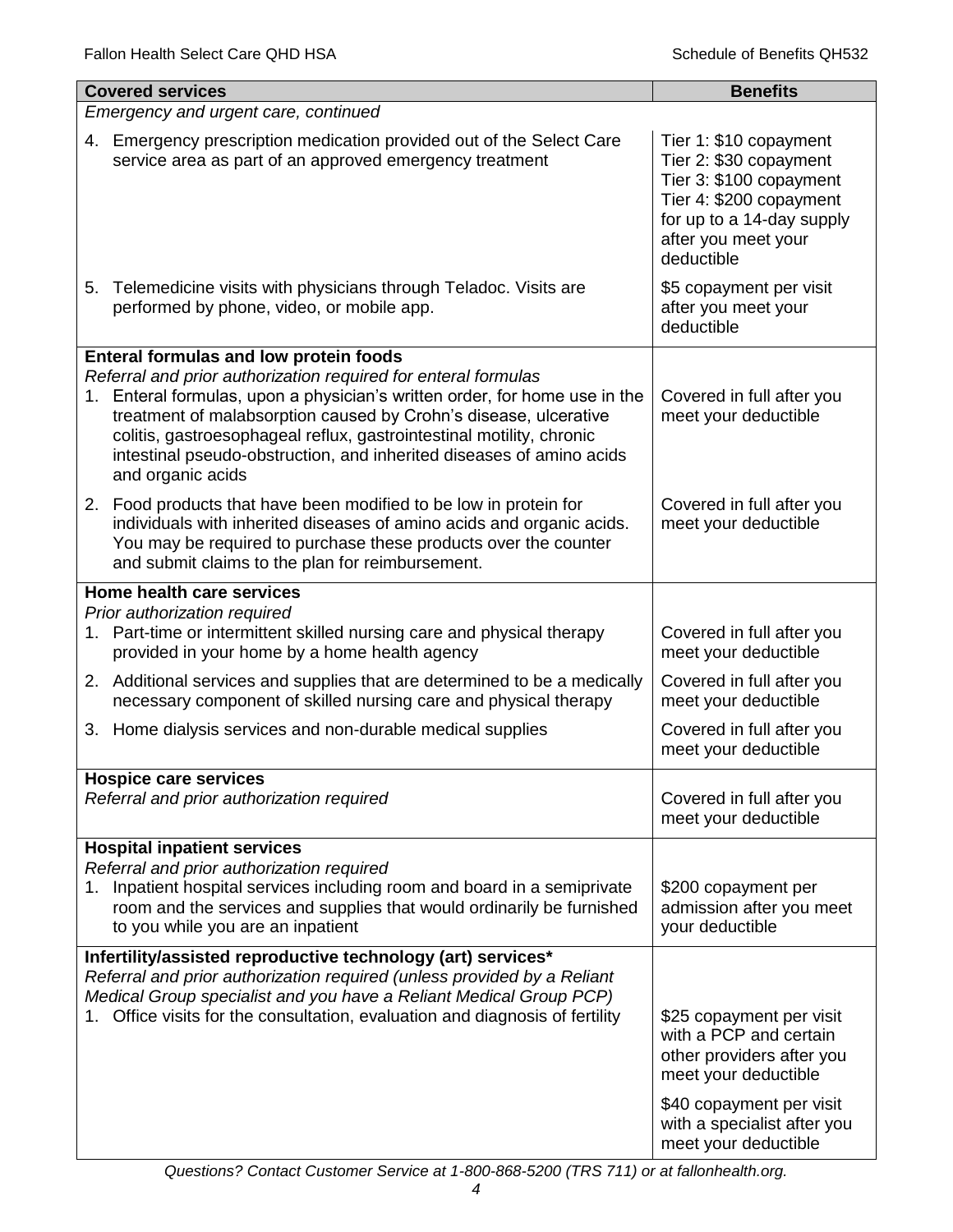| <b>Covered services</b>                                                                                                                                                                                                                                                                                                                                                                                                                                                                                                                                                                                                                                                                                                                                                                                                                                                                                                                                                                                                                                                                                                                        | <b>Benefits</b>                                                          |
|------------------------------------------------------------------------------------------------------------------------------------------------------------------------------------------------------------------------------------------------------------------------------------------------------------------------------------------------------------------------------------------------------------------------------------------------------------------------------------------------------------------------------------------------------------------------------------------------------------------------------------------------------------------------------------------------------------------------------------------------------------------------------------------------------------------------------------------------------------------------------------------------------------------------------------------------------------------------------------------------------------------------------------------------------------------------------------------------------------------------------------------------|--------------------------------------------------------------------------|
| Infertility/assisted reproductive technology (art) services*, continued                                                                                                                                                                                                                                                                                                                                                                                                                                                                                                                                                                                                                                                                                                                                                                                                                                                                                                                                                                                                                                                                        |                                                                          |
| 2. Diagnostic laboratory services                                                                                                                                                                                                                                                                                                                                                                                                                                                                                                                                                                                                                                                                                                                                                                                                                                                                                                                                                                                                                                                                                                              | \$50 copayment after you<br>meet your deductible                         |
| Diagnostic X-ray services<br>3.                                                                                                                                                                                                                                                                                                                                                                                                                                                                                                                                                                                                                                                                                                                                                                                                                                                                                                                                                                                                                                                                                                                | \$50 copayment after you<br>meet your deductible                         |
| 4. Artificial insemination, such as intrauterine insemination (IUI)                                                                                                                                                                                                                                                                                                                                                                                                                                                                                                                                                                                                                                                                                                                                                                                                                                                                                                                                                                                                                                                                            | Covered in full after you<br>meet your deductible                        |
| Assisted reproductive technologies* except for those listed below<br>5.                                                                                                                                                                                                                                                                                                                                                                                                                                                                                                                                                                                                                                                                                                                                                                                                                                                                                                                                                                                                                                                                        | Covered in full after you<br>meet your deductible                        |
| 6. Assisted reproductive technologies for:<br>In-vitro fertilization (IVF-ET)<br>Gamete intrafallopian transfer (GIFT)<br>$\bullet$<br>Zygote intrafallopian transfer (ZIFT)                                                                                                                                                                                                                                                                                                                                                                                                                                                                                                                                                                                                                                                                                                                                                                                                                                                                                                                                                                   | \$100 copayment per<br>procedure after you meet<br>your deductible       |
| 7. Sperm, egg, and/or inseminated egg procurement, assisted hatching,<br>cryopreservation, processing and banking for plan members in active<br>infertility treatment, to the extent that such costs are not covered by<br>the donor's insurer                                                                                                                                                                                                                                                                                                                                                                                                                                                                                                                                                                                                                                                                                                                                                                                                                                                                                                 | Covered in full after you<br>meet your deductible                        |
| * See the Description of benefits section of your Member<br>Handbook/Evidence of Coverage for a list of covered infertility/ART<br>services.                                                                                                                                                                                                                                                                                                                                                                                                                                                                                                                                                                                                                                                                                                                                                                                                                                                                                                                                                                                                   |                                                                          |
| <b>Maternity services</b><br>Obstetrical services including prenatal, childbirth, postnatal and<br>1.<br>postpartum care                                                                                                                                                                                                                                                                                                                                                                                                                                                                                                                                                                                                                                                                                                                                                                                                                                                                                                                                                                                                                       | Prenatal: \$25 copayment<br>(first visit only)                           |
|                                                                                                                                                                                                                                                                                                                                                                                                                                                                                                                                                                                                                                                                                                                                                                                                                                                                                                                                                                                                                                                                                                                                                | Postnatal: \$25 copayment<br>per visit after you meet<br>your deductible |
| Inpatient maternity and newborn child care for a minimum of 48 hours<br>2.<br>of care following a vaginal delivery, or 96 hours of care following a<br>Caesarean section delivery, including charges for the following<br>services when provided during an inpatient maternity admission:<br>childbirth, nursery charges, circumcision, routine examination, hearing<br>screening and medically necessary treatments of congenital defects,<br>birth abnormalities or premature birth. The covered length of stay may<br>be reduced if the mother and the attending physician agree upon an<br>earlier discharge. If you or your newborn are discharged earlier, you<br>are covered for home visits, parent education, assistance and training<br>in breast or bottle feeding and the performance of any necessary and<br>appropriate clinical tests; provided, however that the first home visit<br>shall be conducted by a registered nurse, physician or certified nurse<br>midwife; and provided further, that any subsequent home visit<br>determined to be clinically necessary shall be provided by a licensed<br>health care provider. | \$200 copayment per<br>admission after you meet<br>your deductible       |
| (Fallon Health members are eligible for childbirth classes (refresher class or<br>siblings class))                                                                                                                                                                                                                                                                                                                                                                                                                                                                                                                                                                                                                                                                                                                                                                                                                                                                                                                                                                                                                                             | Covered in full through<br>member reimbursement                          |
|                                                                                                                                                                                                                                                                                                                                                                                                                                                                                                                                                                                                                                                                                                                                                                                                                                                                                                                                                                                                                                                                                                                                                |                                                                          |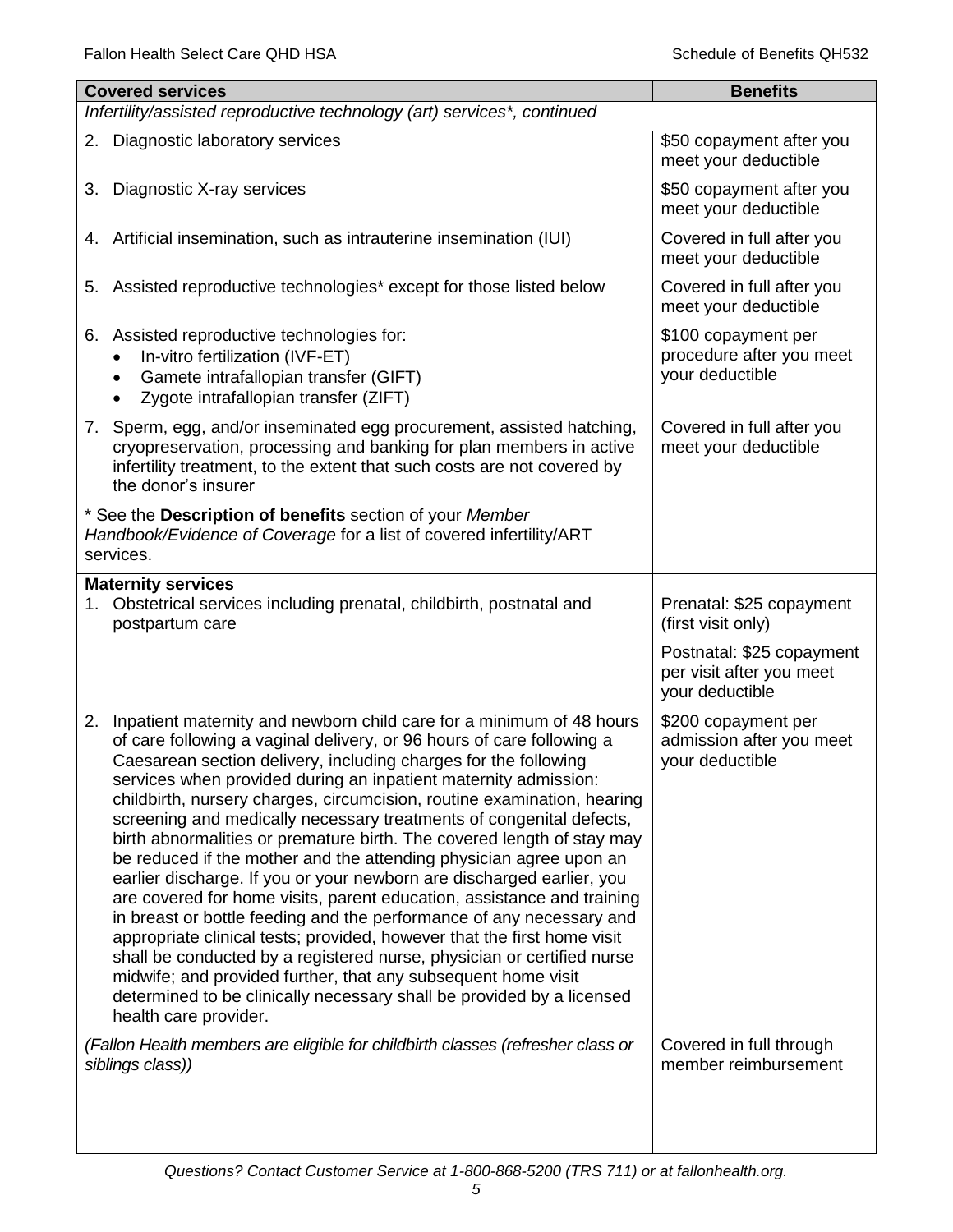|    | <b>Covered services</b>                                                                                                                                                                                                                                                                                                                                                                 | <b>Benefits</b>                                               |
|----|-----------------------------------------------------------------------------------------------------------------------------------------------------------------------------------------------------------------------------------------------------------------------------------------------------------------------------------------------------------------------------------------|---------------------------------------------------------------|
|    | Mental health and substance use services                                                                                                                                                                                                                                                                                                                                                |                                                               |
|    | <b>Inpatient services</b>                                                                                                                                                                                                                                                                                                                                                               |                                                               |
| 1. | Prior authorization required<br>Inpatient hospital care for as many days as your condition requires,<br>including room and board and the services and supplies that would<br>ordinarily be furnished to you while you are an inpatient. These<br>include, but are not limited to, individual, family and group therapy,<br>pharmacological therapy, and diagnostic laboratory services. | Covered in full after you<br>meet your deductible             |
|    | Note: Prior authorization will not be required for behavioral health<br>inpatient admission immediately following an emergency room visit.                                                                                                                                                                                                                                              |                                                               |
|    | <b>Intermediate services</b>                                                                                                                                                                                                                                                                                                                                                            |                                                               |
|    | Prior authorization required<br>Intermediate services include but are not limited to:<br>1. Acute and other residential treatment: Mental health services provided<br>in a 24-hour setting therapeutic environments                                                                                                                                                                     | Covered in full after you<br>meet your deductible             |
|    | 2. Clinically managed detoxification services: 24 hour, 7 days a week,<br>clinically managed de-tox services in a licensed non-hospital setting<br>that include 24 hour per day supervision                                                                                                                                                                                             | Covered in full after you<br>meet your deductible             |
|    | 3. Partial Hospitalization: Short-term day/evening mental health<br>programming available 5 to 7 days per week                                                                                                                                                                                                                                                                          | \$25 copayment per visit<br>after you meet your<br>deductible |
|    | 4. Intensive outpatient programs: Multimodal, inter-disciplinary,<br>structured behavioral health treatment provided 2-3 hours per day,<br>multiple days per week                                                                                                                                                                                                                       | \$25 copayment per visit<br>after you meet your<br>deductible |
|    | 5. Day treatment: Program encompasses some portion of the day or<br>week rather than a weekly visit                                                                                                                                                                                                                                                                                     | \$25 copayment per visit<br>after you meet your<br>deductible |
| 6. | Crisis Stabilization: Short-term psychiatric treatment in a structured,<br>community based therapeutic environments.                                                                                                                                                                                                                                                                    | \$25 copayment per visit<br>after you meet your<br>deductible |
|    | 7. In-home therapy services                                                                                                                                                                                                                                                                                                                                                             | \$25 copayment per visit<br>after you meet your<br>deductible |
|    | Intermediate services for children and adolescents under the age of 19                                                                                                                                                                                                                                                                                                                  |                                                               |
| 1. | Community-based acute treatment                                                                                                                                                                                                                                                                                                                                                         | Covered in full after you<br>meet your deductible             |
|    | 2. Intensive community-based treatment                                                                                                                                                                                                                                                                                                                                                  | Covered in full after you<br>meet your deductible             |
| 3. | Intensive Care Coordination                                                                                                                                                                                                                                                                                                                                                             | Covered in full after you<br>meet your deductible             |
| 4. | Family Stabilization Team (also referred to as In-Home Therapy)                                                                                                                                                                                                                                                                                                                         | Covered in full after you<br>meet your deductible             |
| 5. | In-home Behavioral Services                                                                                                                                                                                                                                                                                                                                                             | Covered in full after you<br>meet your deductible             |
| 6. | Mobile Crisis Intervention (services available up to seven days).<br>Prior authorization not required.                                                                                                                                                                                                                                                                                  | Covered in full after you<br>meet your deductible             |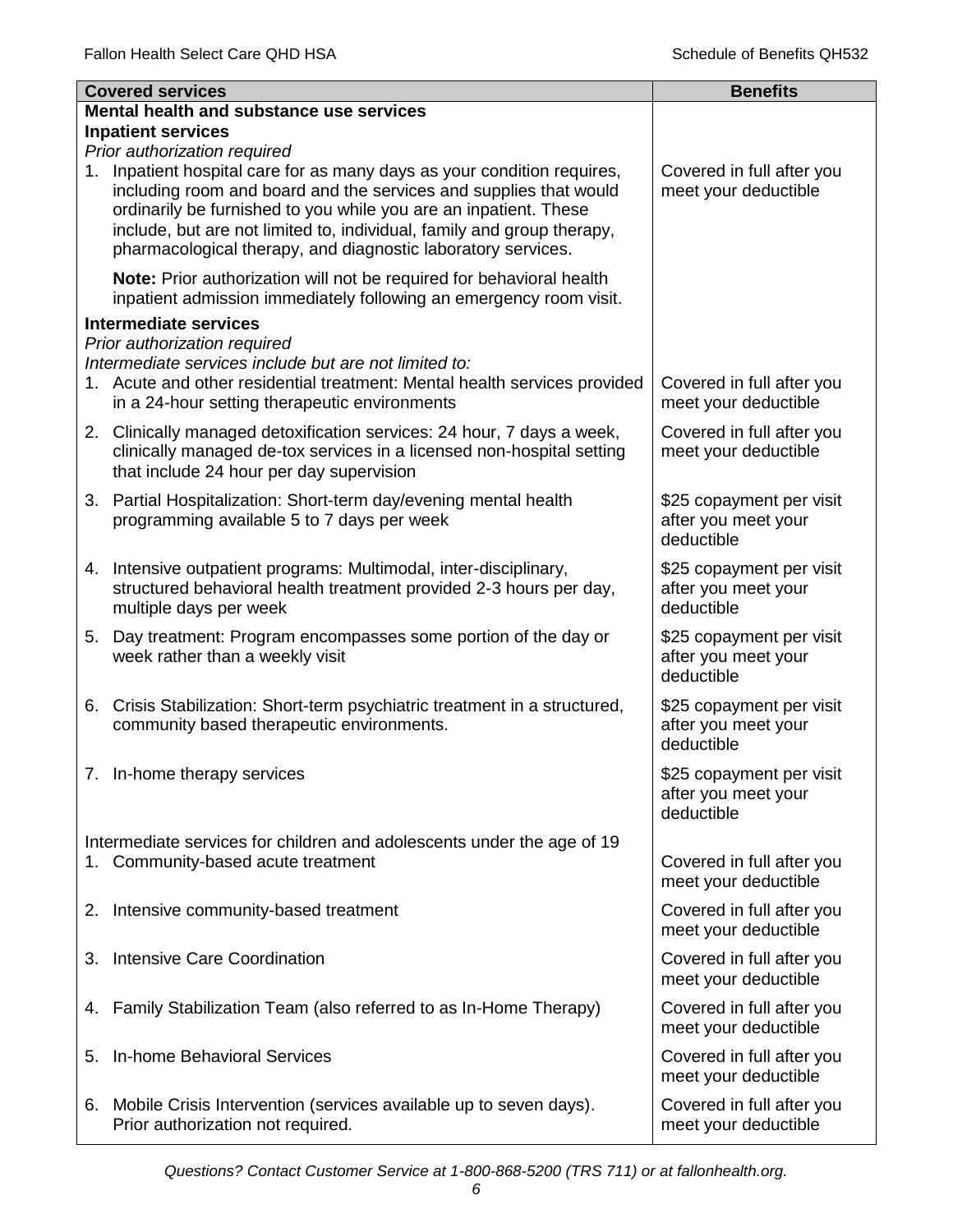|    | <b>Covered services</b>                                                                                                                                                                                                                                                                                                                                                                    | <b>Benefits</b>                                                                                         |
|----|--------------------------------------------------------------------------------------------------------------------------------------------------------------------------------------------------------------------------------------------------------------------------------------------------------------------------------------------------------------------------------------------|---------------------------------------------------------------------------------------------------------|
|    | Mental health and substance use services, continued                                                                                                                                                                                                                                                                                                                                        |                                                                                                         |
|    | 7. Family support and training                                                                                                                                                                                                                                                                                                                                                             | Covered in full after you<br>meet your deductible                                                       |
|    | 8. Therapeutic mentoring services                                                                                                                                                                                                                                                                                                                                                          | Covered in full after you<br>meet your deductible                                                       |
|    | <b>Outpatient services</b>                                                                                                                                                                                                                                                                                                                                                                 |                                                                                                         |
|    | 1. Outpatient office visits, including individual, group or family therapy.                                                                                                                                                                                                                                                                                                                | \$25 copayment per visit<br>after you meet your<br>deductible                                           |
|    | 2. Psychopharmacological services, such as visits with a physician to<br>review, monitor and adjust the levels of prescription medication to<br>treat a mental condition                                                                                                                                                                                                                   | \$25 copayment per visit<br>after you meet your<br>deductible                                           |
|    | 3. Neuropsychological assessment services when medically necessary                                                                                                                                                                                                                                                                                                                         | \$25 copayment per visit<br>after you meet your<br>deductible                                           |
|    | Note: Effective for plan years beginning on or after October 1, 2015,<br>Massachusetts state law (Chapter 258 of the Acts of 2014) restricts the<br>circumstances in which insurers may require prior authorization for<br>substance use services. We will not require prior authorization for<br>substance use services in any circumstances where this is not allowed by<br>Chapter 258. |                                                                                                         |
|    | <b>Office visits and outpatient services</b>                                                                                                                                                                                                                                                                                                                                               |                                                                                                         |
| 1. | Office visits, to diagnose or treat an illness or an injury<br>Telehealth visits done via a secure, real time Telemedicine<br>$\bullet$<br>platform which is inclusive of both an audio and visual                                                                                                                                                                                         | \$25 copayment per visit<br>with a PCP and certain<br>other providers after you<br>meet your deductible |
|    | component.                                                                                                                                                                                                                                                                                                                                                                                 | \$40 copayment per visit<br>with a specialist after you<br>meet your deductible                         |
|    | 2. A second opinion, upon your request, with another plan provider                                                                                                                                                                                                                                                                                                                         | \$25 copayment per visit<br>with a PCP and certain<br>other providers after you<br>meet your deductible |
|    |                                                                                                                                                                                                                                                                                                                                                                                            | \$40 copayment per visit<br>with a specialist after you<br>meet your deductible                         |
|    | 3. Certain drugs covered under medical benefits, and that are ordered,<br>supplied and administered by a plan provider                                                                                                                                                                                                                                                                     | Covered in full after you<br>meet your deductible                                                       |
|    | 4. Allergy injections                                                                                                                                                                                                                                                                                                                                                                      | Covered in full after you<br>meet your deductible                                                       |
| 5. | Radiation therapy and Chemotherapy                                                                                                                                                                                                                                                                                                                                                         | Covered in full after you<br>meet your deductible                                                       |
| 6. | Respiratory therapy                                                                                                                                                                                                                                                                                                                                                                        | Covered in full after you<br>meet your deductible                                                       |
|    | 7. Hormone replacement services in the doctor's office for<br>perimenopausal or postmenopausal women                                                                                                                                                                                                                                                                                       | \$25 copayment per visit<br>after you meet your<br>deductible                                           |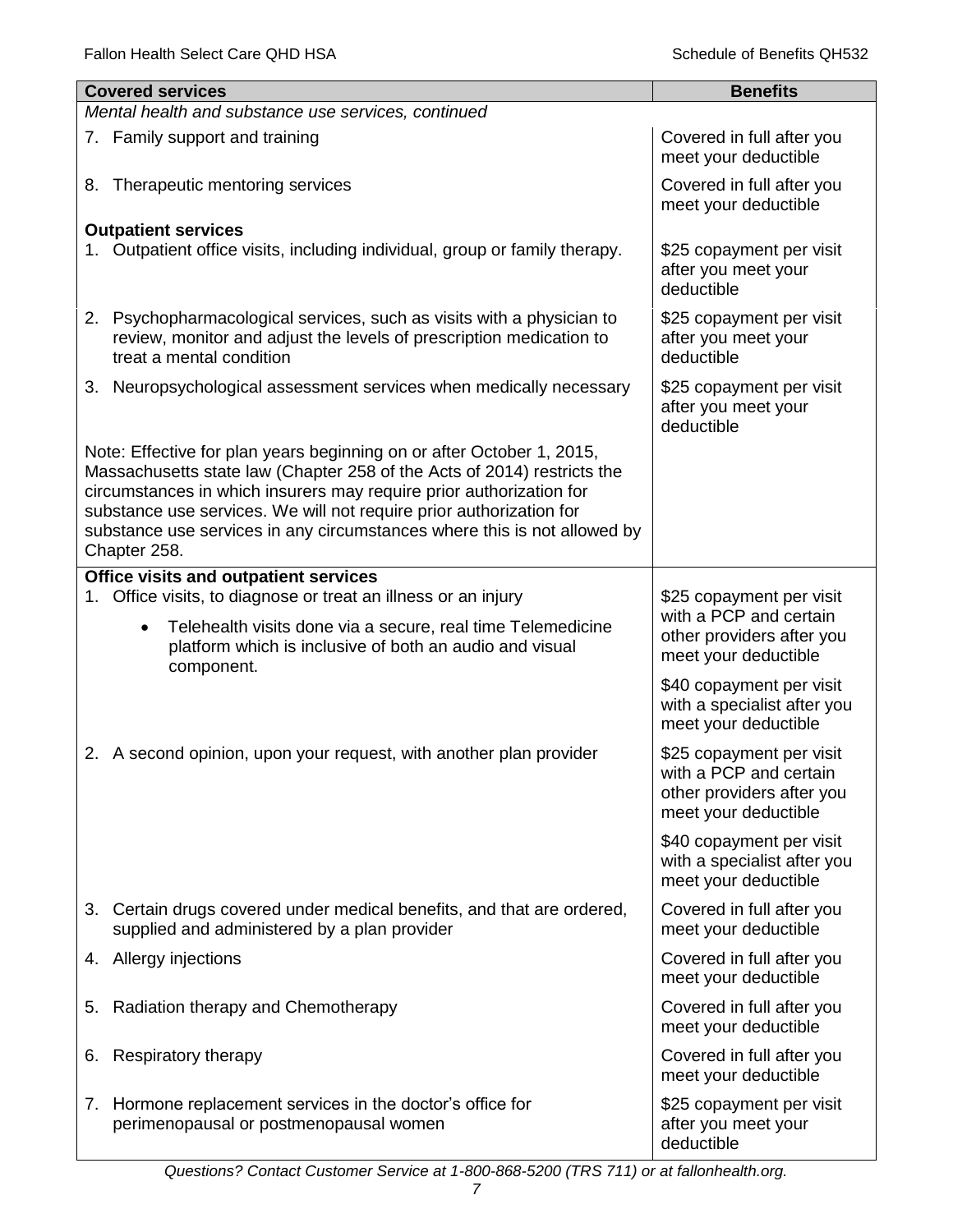| <b>Covered services</b><br><b>Benefits</b>                                                                                                                                                                                                                             |                                                                                                                                                           |  |  |
|------------------------------------------------------------------------------------------------------------------------------------------------------------------------------------------------------------------------------------------------------------------------|-----------------------------------------------------------------------------------------------------------------------------------------------------------|--|--|
| Office visits and outpatient services, continued                                                                                                                                                                                                                       |                                                                                                                                                           |  |  |
|                                                                                                                                                                                                                                                                        |                                                                                                                                                           |  |  |
| Diagnostic lab services ordered by a plan provider, in relation to a<br>8.<br>covered office visit                                                                                                                                                                     | \$50 copayment after you<br>meet your deductible                                                                                                          |  |  |
| 9. Diagnostic X-ray services ordered by a plan provider, in relation to a<br>covered office visit                                                                                                                                                                      | \$50 copayment after you<br>meet your deductible                                                                                                          |  |  |
| 10. Other diagnostic services including but not limited to, EKG,<br>endoscopy, colonoscopy and ultrasound                                                                                                                                                              | Covered in full after you<br>meet your deductible                                                                                                         |  |  |
| 11. High-tech imaging services, including but not limited to, MRI/MRA,<br>CT/CTA, PET scans and nuclear cardiology imaging. Limited to one<br>copayment per day when performed at the same facility for the same<br>diagnosis. (Prior authorization required.)         | \$250 copayment per MRI,<br>CT, PET scan or nuclear<br>cardiology image after you<br>meet your deductible                                                 |  |  |
| 12. Chiropractic services for acute musculoskeletal conditions. The<br>condition must be new or an acute exacerbation of a previous<br>condition. Chiropractic services will be covered as medically<br>necessary.                                                     | \$25 copayment per visit<br>after you meet your<br>deductible                                                                                             |  |  |
| Outpatient lab tests and x-rays<br>$\bullet$                                                                                                                                                                                                                           | See Diagnostic lab, x-ray<br>and high-tech imaging<br>services                                                                                            |  |  |
| 13. Outpatient renal dialysis at a plan-designated center or continuous<br>ambulatory peritoneal dialysis                                                                                                                                                              | Covered in full after you<br>meet your deductible                                                                                                         |  |  |
| 14. Diabetes outpatient self-management training and education,<br>including medical nutrition therapy, provided by a certified diabetes<br>health care provider                                                                                                       | \$25 copayment per visit<br>after you meet your<br>deductible                                                                                             |  |  |
| 15. Laboratory tests necessary for the diagnosis or treatment of diabetes,<br>including glycosylated hemoglobin, or HbAlc, tests, and<br>urinary/protein/microalbumin and lipid profiles                                                                               | \$50 copayment after you<br>meet your deductible                                                                                                          |  |  |
| 16. Medical social services provided to assist you in adjustment to your or<br>your family member's illness. This includes assessment, counseling,<br>consultation and assistance in accessing community resources.                                                    | \$25 copayment per visit<br>after you meet your<br>deductible                                                                                             |  |  |
| 17. Outpatient surgery, anesthesia and the medically necessary<br>preoperative and postoperative care related to the surgery                                                                                                                                           | \$100 copayment per<br>surgery after you meet<br>your deductible when<br>provided in a hospital<br>outpatient, day surgery or<br>ambulatory care facility |  |  |
| 18. Visit to a contracted limited service clinic. Services are provided for a<br>variety of common illnesses, including, but not limited to:<br>strep throat<br>ear, eyes, sinus, bladder and bronchial infections<br>minor skin conditions (e.g. sunburn, cold sores) | \$25 copayment per visit<br>after you meet your<br>deductible                                                                                             |  |  |
| 19. Podiatry care<br>Outpatient lab tests and x-rays                                                                                                                                                                                                                   | See Diagnostic lab, x-ray<br>and imaging services                                                                                                         |  |  |
| Outpatient surgical services<br>٠                                                                                                                                                                                                                                      | See Outpatient surgery                                                                                                                                    |  |  |
| Outpatient medical care                                                                                                                                                                                                                                                | See Office visits                                                                                                                                         |  |  |
|                                                                                                                                                                                                                                                                        |                                                                                                                                                           |  |  |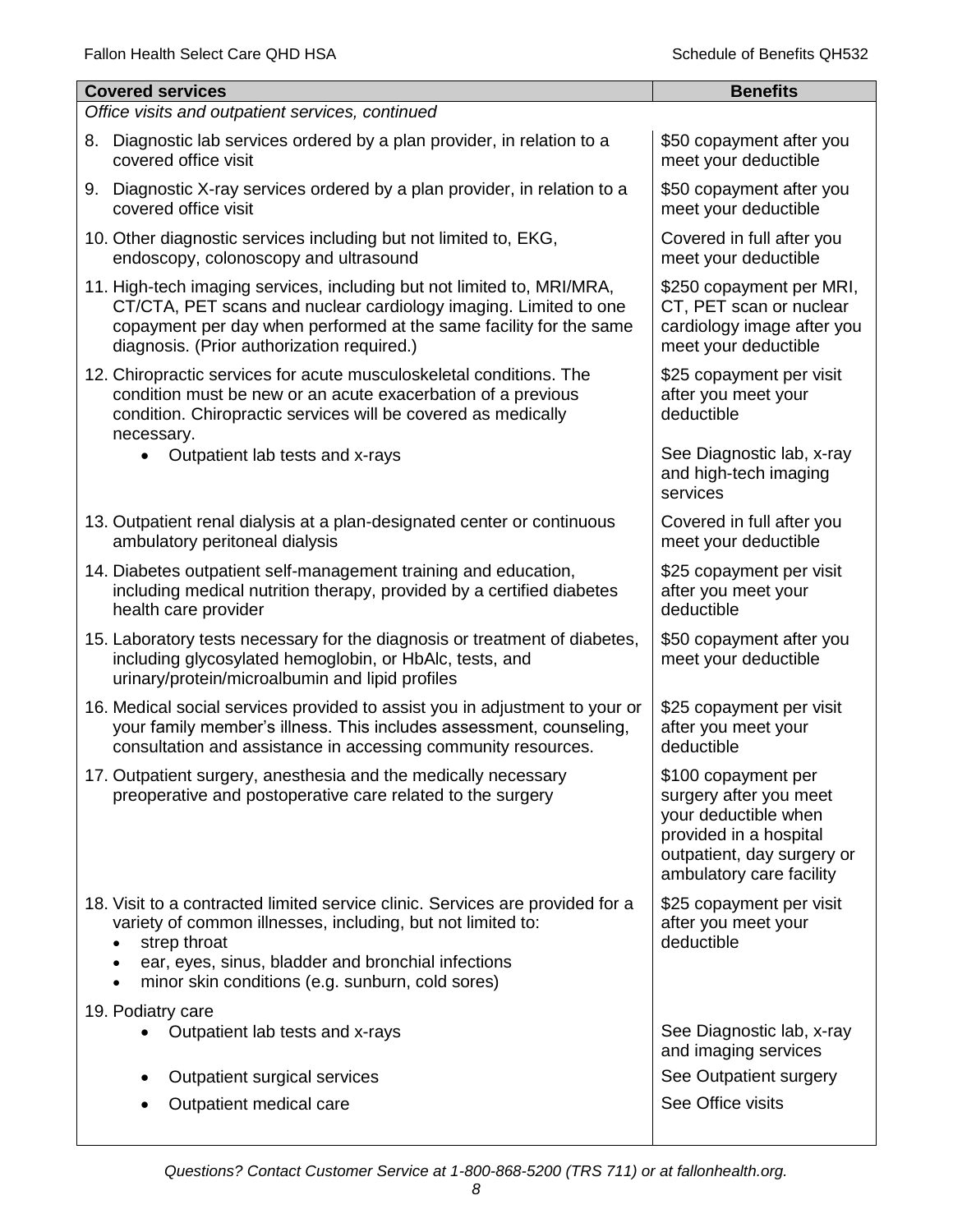|    | <b>Covered services</b>                                                                                                                                                                                                                                                                     | <b>Benefits</b>                                                                                         |
|----|---------------------------------------------------------------------------------------------------------------------------------------------------------------------------------------------------------------------------------------------------------------------------------------------|---------------------------------------------------------------------------------------------------------|
|    | Oral surgery and related services<br>Referral and prior authorization required (except for extraction of<br>impacted teeth or lingual frenectomy)                                                                                                                                           |                                                                                                         |
|    | 1. Removal or exposure of impacted teeth, including both hard and soft<br>tissue impactions, or an evaluation for this procedure                                                                                                                                                            | \$40 copayment per visit<br>after you meet your<br>deductible                                           |
|    | 2. Surgical treatments of cysts, affecting the teeth or gums, that must be<br>rendered by a plan oral surgeon                                                                                                                                                                               | \$40 copayment per visit<br>after you meet your<br>deductible                                           |
| 3. | Treatment of fractures of the jaw bone (mandible) or any facial bone                                                                                                                                                                                                                        | \$40 copayment per visit<br>after you meet your<br>deductible                                           |
|    | 4. Evaluation and surgery for the treatment of temporomandibular joint<br>disorder when a medical condition is diagnosed, or for surgery related<br>to the jaw or any structure connected to the jaw                                                                                        | \$40 copayment per visit<br>after you meet your<br>deductible                                           |
|    | 5. Extraction of teeth in preparation for radiation treatment of the head or<br>neck                                                                                                                                                                                                        | \$40 copayment per visit<br>after you meet your<br>deductible                                           |
| 6. | Surgical treatment related to cancer                                                                                                                                                                                                                                                        | \$40 copayment per visit<br>after you meet your<br>deductible                                           |
|    | 7. Emergency medical care, such as, to relieve pain and stop bleeding<br>as a result of accidental injury to sound natural teeth or tissues, when<br>provided as soon as medically possible after the injury. This does not<br>include restorative or other dental services. No referral or | \$25 copayment per visit to<br>a physician's or dentist's<br>office after you meet your<br>deductible   |
|    | authorization is required. Go to the closest provider.                                                                                                                                                                                                                                      | \$250 copayment per visit<br>to an emergency room<br>after you meet your<br>deductible                  |
|    | Note: These benefits are for oral surgery services in an office setting. Oral<br>surgery services in a hospital outpatient, day surgery or ambulatory care<br>facility, or as an inpatient are covered in full after you meet your<br>deductible.                                           |                                                                                                         |
|    | See Office visits and outpatient services for diagnostic lab and X-ray<br>services.                                                                                                                                                                                                         |                                                                                                         |
|    | <b>Organ transplants</b><br>Referral and prior authorization required                                                                                                                                                                                                                       |                                                                                                         |
|    | 1. Office visits related to the transplant                                                                                                                                                                                                                                                  | \$25 copayment per visit<br>with a PCP and certain<br>other providers after you<br>meet your deductible |
|    |                                                                                                                                                                                                                                                                                             | \$40 copayment per visit<br>with a specialist after you<br>meet your deductible                         |
|    | 2. Inpatient hospital services, including room and board in a semiprivate<br>room and the services and supplies that would ordinarily be furnished<br>to you while you are an inpatient                                                                                                     | \$200 copayment per<br>admission after you meet<br>your deductible                                      |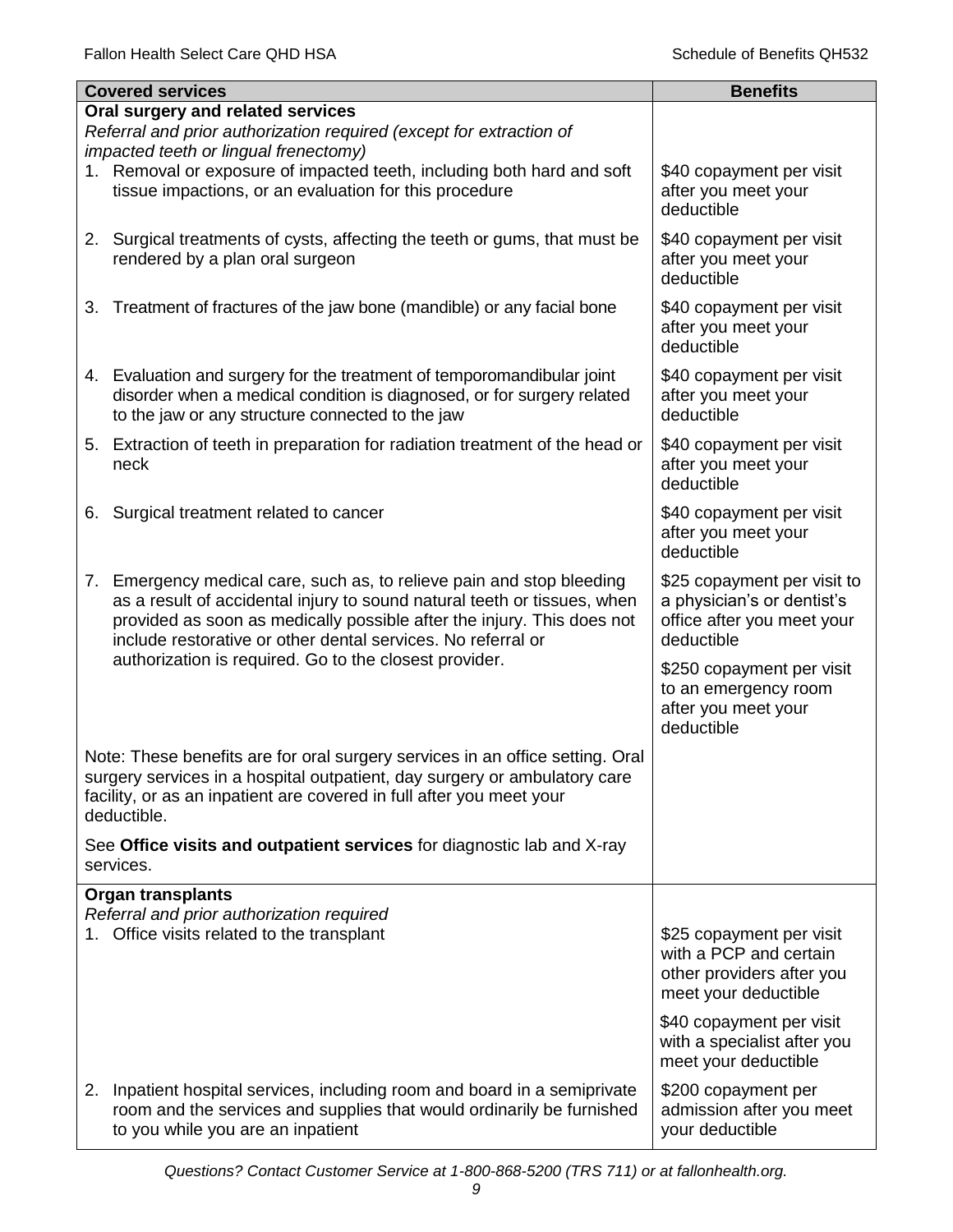| <b>Covered services</b>                                                                                                                                                                                                                                                                                                                                                                                                                                                                                                                                                                                                                                                                                                                                                                                                                                                                                                                             | <b>Benefits</b>                                                                                                                                                                                                                                                                                                                                                                                   |
|-----------------------------------------------------------------------------------------------------------------------------------------------------------------------------------------------------------------------------------------------------------------------------------------------------------------------------------------------------------------------------------------------------------------------------------------------------------------------------------------------------------------------------------------------------------------------------------------------------------------------------------------------------------------------------------------------------------------------------------------------------------------------------------------------------------------------------------------------------------------------------------------------------------------------------------------------------|---------------------------------------------------------------------------------------------------------------------------------------------------------------------------------------------------------------------------------------------------------------------------------------------------------------------------------------------------------------------------------------------------|
| Organ transplants, continued                                                                                                                                                                                                                                                                                                                                                                                                                                                                                                                                                                                                                                                                                                                                                                                                                                                                                                                        |                                                                                                                                                                                                                                                                                                                                                                                                   |
| 3. Human leukocyte antigen (HLA) or histocompatability locus antigen<br>testing for A, B or DR antigens, or any combination thereof, necessary<br>to establish bone marrow transplant donor suitability of a member                                                                                                                                                                                                                                                                                                                                                                                                                                                                                                                                                                                                                                                                                                                                 | \$50 copayment after you<br>meet your deductible                                                                                                                                                                                                                                                                                                                                                  |
| <b>Pediatric dental benefits</b><br>(for members under the age of 19)                                                                                                                                                                                                                                                                                                                                                                                                                                                                                                                                                                                                                                                                                                                                                                                                                                                                               | See Addendum: Pediatric<br><b>Dental Services</b>                                                                                                                                                                                                                                                                                                                                                 |
| <b>Pediatric vision benefits</b><br>(for members under the age of 19)                                                                                                                                                                                                                                                                                                                                                                                                                                                                                                                                                                                                                                                                                                                                                                                                                                                                               | See Addendum: Pediatric<br><b>Vision Services</b>                                                                                                                                                                                                                                                                                                                                                 |
| <b>Prescription drugs</b><br>Covered prescription items:<br>• Prescription medication<br>• Prescription contraceptive drugs and devices*<br>• Hormone replacement therapy for peri- and post-menopausal<br>women<br>• Injectable agents (self-administered**)<br>• Insulin<br>• Syringes (including insulin syringes) or needles when medically<br>necessary<br>• Supplies for the treatment of diabetes, as required by state law,<br>including:<br>blood glucose monitoring strips<br>$\qquad \qquad -$<br>urine glucose strips<br>lancets<br>ketone strips<br>$\overline{\phantom{0}}$<br>• Special medical formulas to treat certain metabolic disorders as<br>required by state law (prior authorization required).<br>*Generic prescription contraceptive drugs and devices are covered in full.<br>Brand name prescription contraceptive drugs and devices with no generic<br>equivalent are covered in full (prior authorization required). | Network pharmacy:<br>Tier 1: \$10 copayment<br>Tier 2: \$30 copayment<br>Tier 3: \$100 copayment<br>Tier 4: \$200 copayment<br>for up to a 30-day supply<br>after you meet your<br>deductible<br>Mail-order pharmacy:<br>Tier 1: \$20 copayment<br>Tier 2: \$60 copayment<br>Tier 3: \$200 copayment<br>Tier 4: \$600 copayment<br>for up to a 90-day supply<br>after you meet your<br>deductible |
| ** Injectables administered in the doctor's office or under other professional<br>supervision are covered as a medical benefit.<br>Orally administered anticancer medications used to kill or slow the growth                                                                                                                                                                                                                                                                                                                                                                                                                                                                                                                                                                                                                                                                                                                                       | Covered in full after you                                                                                                                                                                                                                                                                                                                                                                         |
| of cancerous cells<br>Certain medications cannot be limited to a 30-day supply due to<br>manufacturer packaging, for example, a prefilled syringe. In these cases,<br>you will be charged the applicable copay/coinsurance based on the actual<br>day supply.<br>Note: Medical and surgical supplies obtained through a pharmacy may<br>have a drug prescription benefit cost-sharing applied.                                                                                                                                                                                                                                                                                                                                                                                                                                                                                                                                                      | meet your deductible                                                                                                                                                                                                                                                                                                                                                                              |
|                                                                                                                                                                                                                                                                                                                                                                                                                                                                                                                                                                                                                                                                                                                                                                                                                                                                                                                                                     |                                                                                                                                                                                                                                                                                                                                                                                                   |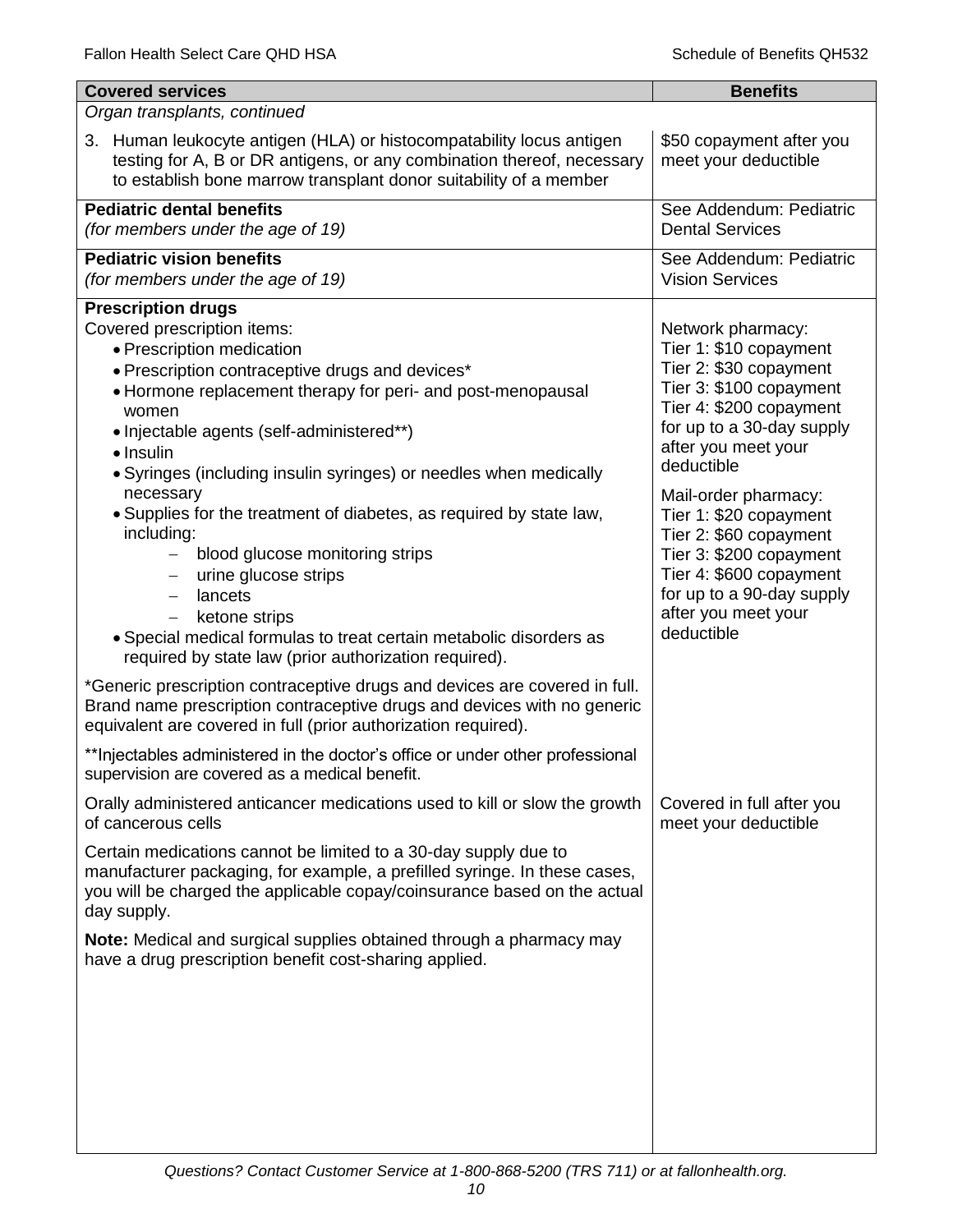|    | <b>Covered services</b>                                                                                                                                                                                                                                                                                                                                                                                                                                                                   | <b>Benefits</b> |
|----|-------------------------------------------------------------------------------------------------------------------------------------------------------------------------------------------------------------------------------------------------------------------------------------------------------------------------------------------------------------------------------------------------------------------------------------------------------------------------------------------|-----------------|
| 1. | <b>Preventive care</b><br>Routine physical exams for the prevention and detection of disease                                                                                                                                                                                                                                                                                                                                                                                              | Covered in full |
| 2. | Immunizations that are included on the formulary, that are for covered<br>medical benefits and that are ordered, supplied and administered by a<br>plan physician. If administered by a plan specialist, you will generally<br>need to obtain a referral to see the specialist.                                                                                                                                                                                                           | Covered in full |
|    | 3. A baseline mammogram for women age 35 to 40, and a yearly<br>mammogram for women age 40 and older                                                                                                                                                                                                                                                                                                                                                                                      | Covered in full |
|    | 4. Routine gynecological care services, including an annual Pap smear<br>(cytological screening) and pelvic exam                                                                                                                                                                                                                                                                                                                                                                          | Covered in full |
| 5. | Routine eye exams, once in each 12-month period                                                                                                                                                                                                                                                                                                                                                                                                                                           | Covered in full |
| 6. | Hearing and vision screening                                                                                                                                                                                                                                                                                                                                                                                                                                                              | Covered in full |
| 7. | Well-child care and pediatric services, at least six times during the<br>child's first year after birth, at least three times during the next year,<br>then at least annually until the child's sixth birthday. This includes the<br>following services, as recommended by the physician and in<br>accordance with state law:<br>physical examination<br>• history<br>measurements<br>٠<br>• sensory screening<br>• neuropsychiatric evaluation<br>• development screening and assessment | Covered in full |
| 8. | Pediatric services including:<br>• appropriate immunizations<br>• hereditary and metabolic screening at birth<br>• newborn hearing screening test performed before the newborn<br>infant is discharged from the hospital or birthing center<br>• tuberculin tests, hematocrit, hemoglobin, and other appropriate<br>blood tests and urinalysis<br>• lead screening                                                                                                                        | Covered in full |
|    | 9. Female consultations, examinations, procedures, contraceptive<br>devices, and medical services related to the use of all contraceptive<br>methods*                                                                                                                                                                                                                                                                                                                                     | Covered in full |
|    | 10. Tobacco counseling sessions with your primary physician or other<br>provider designed to create a plan to stop smoking.                                                                                                                                                                                                                                                                                                                                                               | Covered in full |
|    | * Prescription contraceptive devices are covered under the prescription<br>drug benefit.                                                                                                                                                                                                                                                                                                                                                                                                  |                 |
|    |                                                                                                                                                                                                                                                                                                                                                                                                                                                                                           |                 |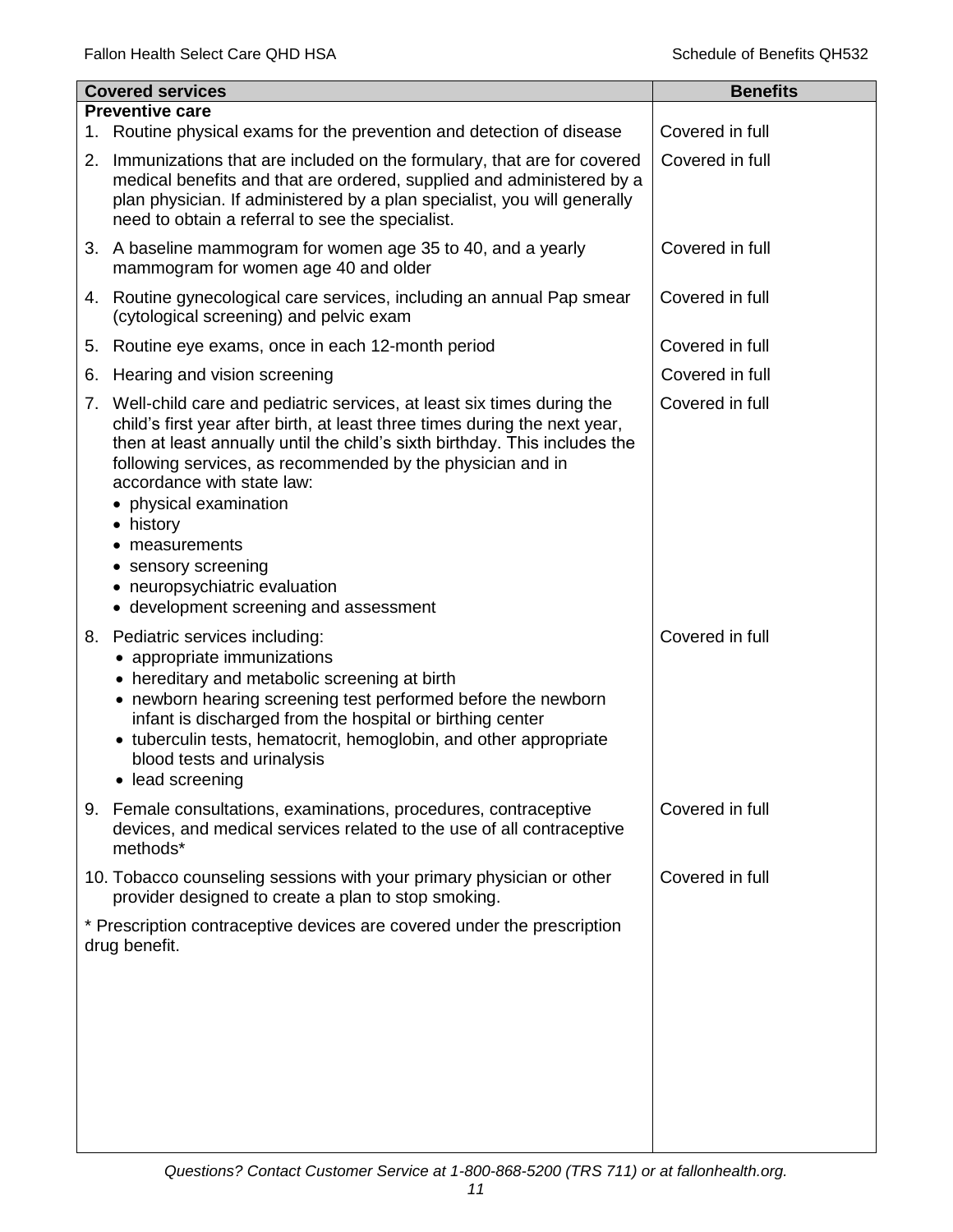|    | <b>Covered services</b>                                                                                                                                                                                                                                                                                                                                                                                                                               | <b>Benefits</b>                                                    |
|----|-------------------------------------------------------------------------------------------------------------------------------------------------------------------------------------------------------------------------------------------------------------------------------------------------------------------------------------------------------------------------------------------------------------------------------------------------------|--------------------------------------------------------------------|
|    | <b>Reconstructive surgery</b><br>Referral and prior authorization required (unless provided by a Reliant<br>Medical Group specialist and you have a Reliant Medical Group PCP)<br>1. Inpatient hospital services including room and board in a semiprivate<br>room and the services and supplies that would ordinarily be furnished<br>to you while you are an inpatient, including Massachusetts mandated<br>services for cleft lip and cleft palate | \$200 copayment per<br>admission after you meet<br>your deductible |
|    | <b>Rehabilitation and habilitation services</b><br>Referral required                                                                                                                                                                                                                                                                                                                                                                                  |                                                                    |
|    | 1. Physical and occupational therapy services are covered for up to 60<br>visits combined per benefit period when medically necessary with a<br>PCP referral. After 60 combined physical and occupational therapy<br>visits, prior authorization based on medical necessity is required for<br>additional visits.                                                                                                                                     | \$25 copayment per visit<br>after you meet your<br>deductible      |
|    | 2. Medically necessary services for the diagnosis and treatment of<br>speech, hearing and language disorders when services are provided<br>by a plan provider who is a speech-language pathologist or<br>audiologist; and at a plan facility or a plan provider's office with a PCP<br>referral. After 30 speech therapy visits, prior authorization based on<br>medical necessity is required for additional visits.                                 | \$25 copayment per visit<br>after you meet your<br>deductible      |
|    | 3. Cardiac rehabilitation services to treat cardiovascular disease in<br>accordance with state law and Department of Public Health<br>regulations                                                                                                                                                                                                                                                                                                     | \$25 copayment per visit<br>after you meet your<br>deductible      |
|    | 4. Medically necessary early intervention services delivered by a<br>certified early intervention specialist, according to operational<br>standards developed by the Department of Public Health, for children<br>from birth to their third birthday.                                                                                                                                                                                                 | Covered in full after you<br>meet your deductible                  |
|    | 5. Pulmonary rehabilitation services for chronic obstructive pulmonary<br>disease (COPD) are covered for up to two one-hour sessions per day,<br>for up to 36 lifetime sessions.                                                                                                                                                                                                                                                                      | Covered in full after you<br>meet your deductible                  |
| 1. | <b>Skilled nursing facility services</b><br>Referral and prior authorization required<br>Inpatient hospital services, for up to 100 days in each benefit period<br>provided criteria is met, including room and board in a semiprivate<br>room and the services and supplies that would ordinarily be furnished<br>to you while you are an inpatient                                                                                                  | \$200 copayment per<br>admission after you meet<br>your deductible |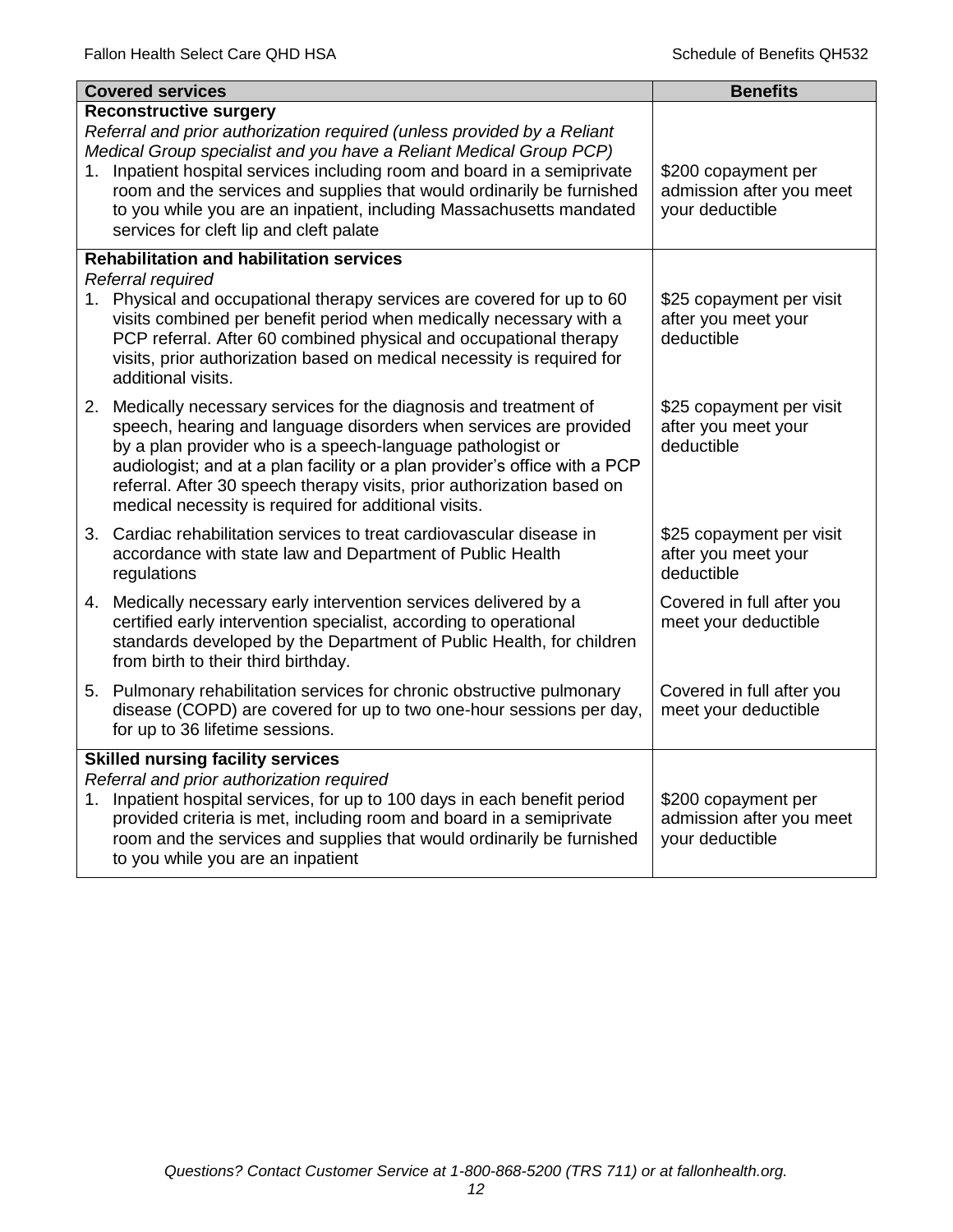# **Addendum Pediatric Dental Services**

## This addendum is part of your *Member Handbook/Evidence of Coverage*.

This addendum provides you with the cost-sharing that you are responsible for when you get covered pediatric dental care from a plan dentist for members under the age of 19. For a list of plan dentists, go to fallonhealth.org or call Customer Service at 1-800-868-5200 (TRS 711).

# Preventive and Diagnostic Services

|                                                                                    | <b>Benefits</b> |
|------------------------------------------------------------------------------------|-----------------|
| <b>Preventive and Diagnostic Services</b>                                          |                 |
| Comprehensive Evaluation (once per lifetime per provider or location)<br>$\bullet$ |                 |
| Periodic Oral Exams (two per benefit period)<br>$\bullet$                          |                 |
| Limited oral evaluation (two per benefit period)                                   |                 |
| Full mouth x-rays (once every 36 months per provider or location)                  |                 |
| Panoramic x-rays (once every 36 months per provider or location)                   | Covered in full |
| Bitewing x-rays (two per benefit period)                                           | after you meet  |
| Single tooth x-rays (one per visit)                                                | your deductible |
| Teeth cleaning, including minor scaling procedures (two per benefit period)        |                 |
| Fluoride Treatments (one per day per provider or location)                         |                 |
| Space maintainers                                                                  |                 |
| Sealants (Please note: Sealants are not covered on previously restored             |                 |
| teeth) (Once every 36 months per provider or location)                             |                 |

# **Basic Covered Services**

|                                                                           | <b>Benefits</b>                   |
|---------------------------------------------------------------------------|-----------------------------------|
| <b>Basic Covered Services</b>                                             |                                   |
| Amalgam restorations (once per benefit period per tooth)                  |                                   |
| Composite resin restorations (once per benefit period per tooth)          |                                   |
| Recement crowns/onlays                                                    |                                   |
| Rebase or reline dentures (once every 24 months)                          |                                   |
| Root canals on permanent teeth (once per lifetime per tooth)              |                                   |
| Prefabricated stainless steel crowns (once per lifetime per tooth)        | 25% coinsurance                   |
| Periodontal scaling and root planning (once every 36 months)              | after you meet<br>your deductible |
| Simple extractions (once per lifetime per tooth, erupted or exposed root) |                                   |
| Surgical extractions (once per lifetime per tooth)                        |                                   |
| Vital pulpotomy                                                           |                                   |
| Apeicocectomy                                                             |                                   |
| Palliative care                                                           |                                   |
| Anesthesia                                                                |                                   |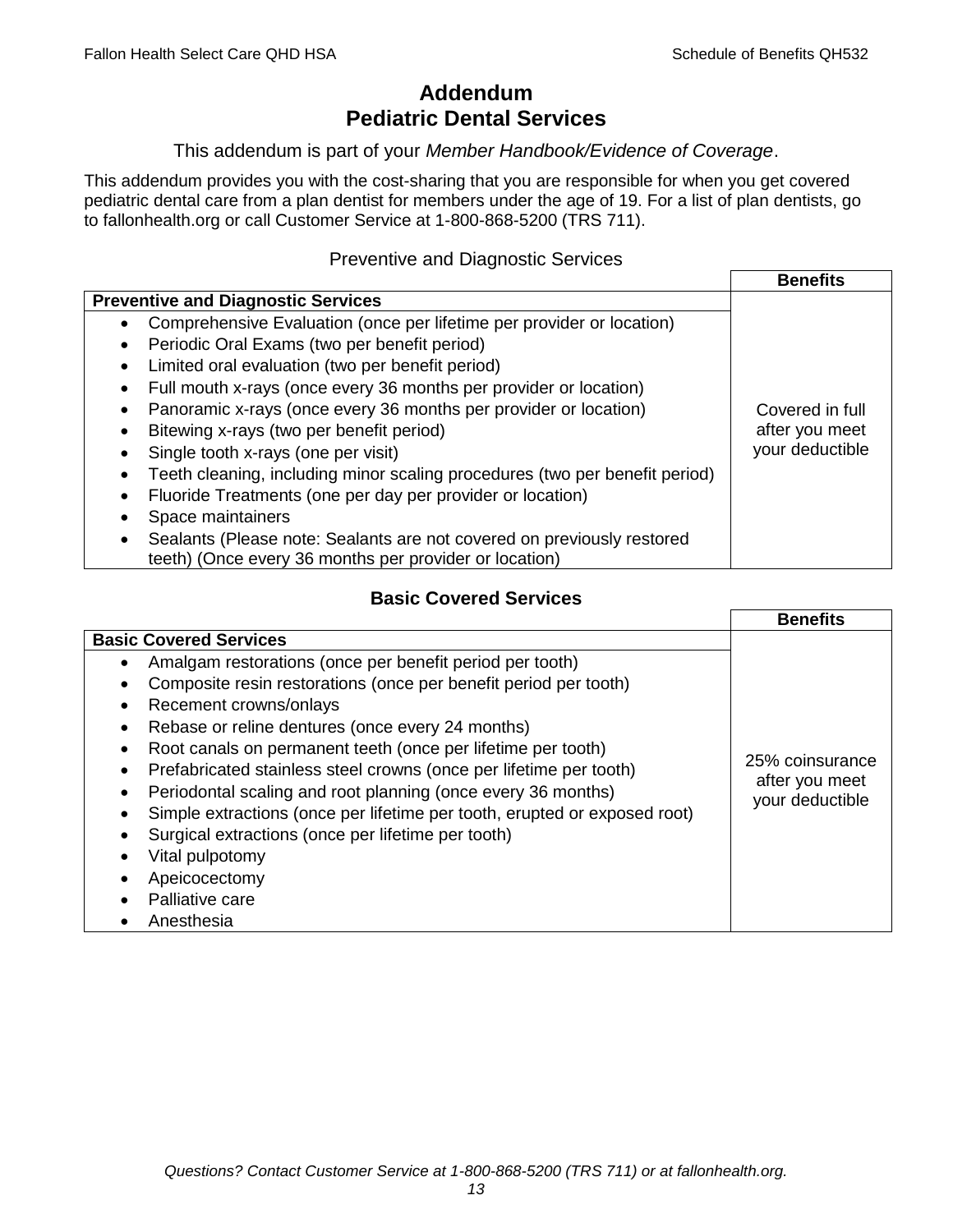# **Major Restorative Services**

|                                                                                                    | <b>Benefits</b>                   |
|----------------------------------------------------------------------------------------------------|-----------------------------------|
| <b>Major Restorative Services</b>                                                                  |                                   |
| Crown, resin (once every 60 months per tooth)<br>$\bullet$                                         | 50% coinsurance<br>after you meet |
| Porcelain/ceramic crowns (once every 60 months per tooth)<br>$\bullet$                             |                                   |
| Porcelain fused to metal/mobile/high noble crowns (once every 60 months<br>$\bullet$<br>per tooth) | your deductible                   |
| Partial and complete dentures (once every 84 months)                                               |                                   |

# **Orthodontia**

|                                                                                                                                                                                                                                                                        | <b>Benefits</b>                                      |
|------------------------------------------------------------------------------------------------------------------------------------------------------------------------------------------------------------------------------------------------------------------------|------------------------------------------------------|
| Orthodontia                                                                                                                                                                                                                                                            |                                                      |
| Coverage is provided for services under the following conditions: only when<br>medically necessary; patient must have severe and handicapping malocclusion as<br>defined by HLD index score of 28 and/or one or more auto qualifiers. Prior<br>authorization required. | 50% coinsurance<br>after you meet<br>your deductible |

# **Related exclusions**

1. Any service that is not listed in this addendum is not covered.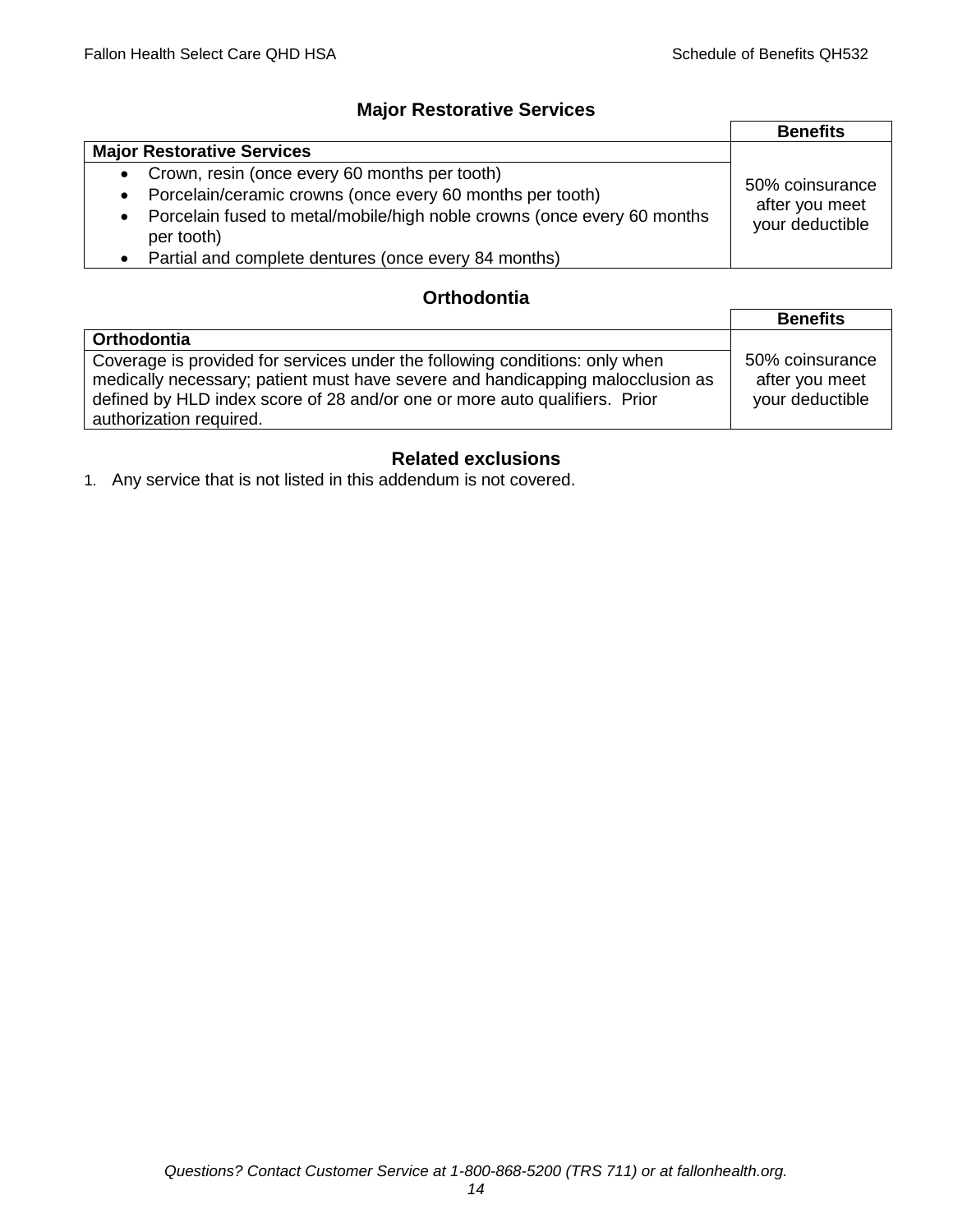# **Addendum Pediatric Vision Services**

### This addendum is part of your *Member Handbook/Evidence of Coverage*.

This addendum provides you with the cost-sharing that you are responsible for when you get covered pediatric vision care from a plan vision provider for members under the age of 19. For more information about your eye and vision care benefits, including a list of plan vision providers, go to fallonhealth.org or call Customer Service at 1-800-868-5200 (TRS 711).

| Service                                                 | Member cost                         |
|---------------------------------------------------------|-------------------------------------|
| Eye exam                                                |                                     |
| Exam with dilation as necessary, once per calendar year | \$0                                 |
| <b>Frames</b>                                           |                                     |
| One designated set, once per calendar year              | \$0                                 |
| Lenses:                                                 |                                     |
| <b>Standard lenses</b>                                  |                                     |
| Single vision                                           | \$0                                 |
| <b>Bifocal</b>                                          | \$0                                 |
| <b>Trifocal</b>                                         | \$0                                 |
| Lenticular                                              | \$0                                 |
| Progressive lenses                                      |                                     |
| Standard                                                | \$0                                 |
| Premium                                                 | \$0 for first \$120 of retail cost, |
|                                                         | 80% of any additional retail cost.  |
| Lens options                                            |                                     |
| Choice of plastic or glass lenses                       | \$0                                 |
| UV treatment                                            | \$0                                 |
| Tint – includes fashion and gradient tinting, and       | \$0                                 |
| oversized and glass-grey #3 prescription sunglass       |                                     |
| lenses                                                  |                                     |
| Standard plastic scratch coating                        | \$0                                 |
| Standard polycarbonate (kids)                           | \$0                                 |
| Plastic photosensitive lenses                           | \$0                                 |
| Other options:                                          |                                     |
| Intermediate vision lenses                              | \$0                                 |
| Standard anti-reflective                                | \$45                                |
| Photochromic plastic                                    | 80% of retail cost                  |
| <b>Blended segment lenses</b>                           | 80% of retail cost                  |
| <b>Polarized lenses</b>                                 | 80% of retail cost                  |
| Premium anti-reflective costing                         | 80% of retail cost                  |
| Ultra anti-reflective coating                           | 80% of retail cost                  |
| Hi-Index lenses                                         | 80% of retail cost                  |
| Other add-ons                                           | 80% of retail cost                  |
| Additional complete pairs of eyewear                    | 60% of retail                       |
|                                                         |                                     |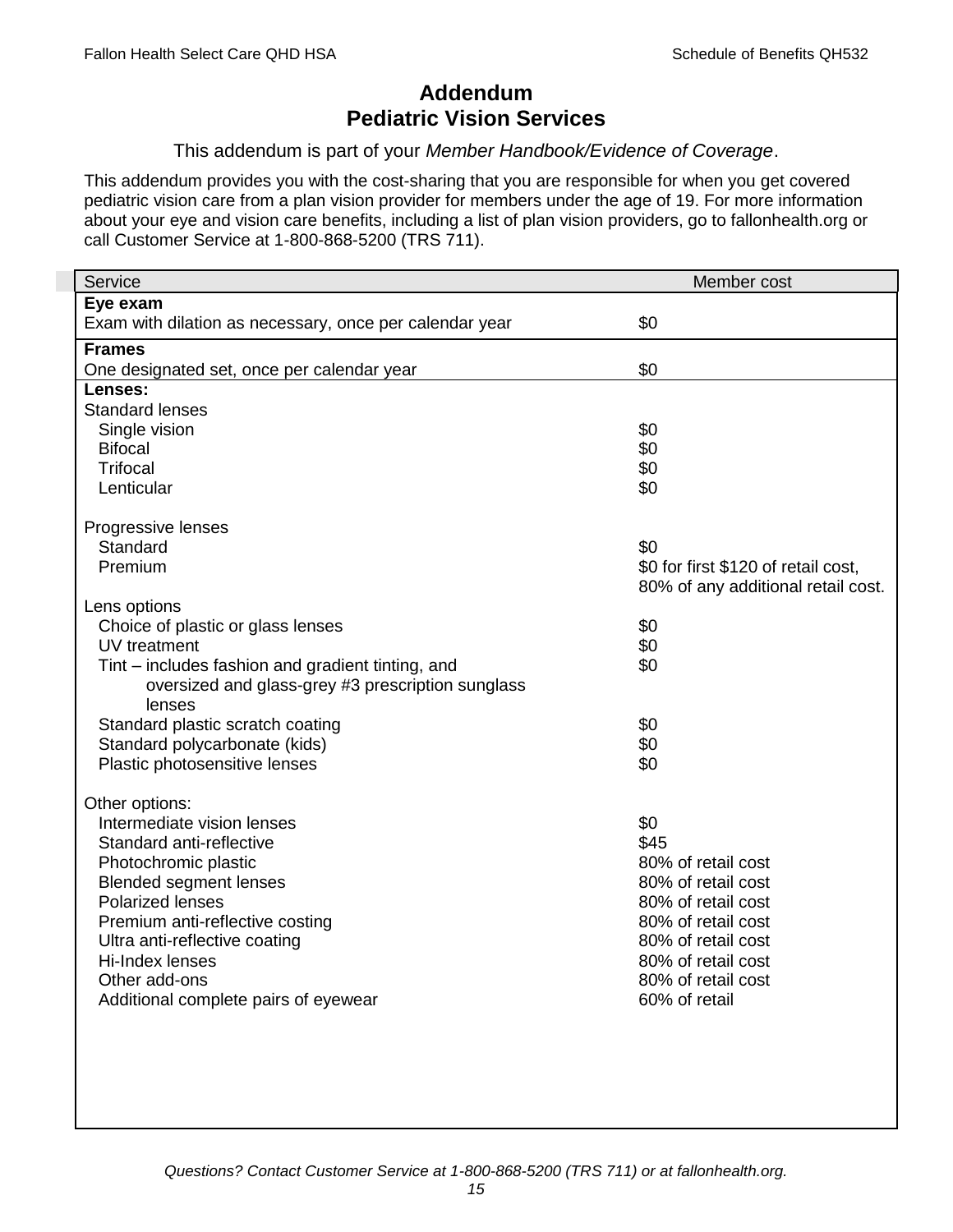| <b>Contact lenses</b><br>One pair of conventional contact lenses, in place of<br>eyeglass lenses                                                                                                                                                                                                                                  | \$0 for first \$150 of retail cost,<br>75% of any additional retail cost. |
|-----------------------------------------------------------------------------------------------------------------------------------------------------------------------------------------------------------------------------------------------------------------------------------------------------------------------------------|---------------------------------------------------------------------------|
| In place of a pair of conventional contact lenses, the<br>member may elect either of the following options:<br>Up to a 6 month supply of monthly or two-week<br>$\bullet$<br>single vision spherical or toric contact lenses<br>Up to a 3 month supply of daily disposable single<br>$\bullet$<br>vision spherical contact lenses | Up to $$55$                                                               |
| Standard contact lens fit and follow-up                                                                                                                                                                                                                                                                                           | 10% discount from retail price                                            |
| Premium contact lens fit and follow-up                                                                                                                                                                                                                                                                                            | 85% of retail cost                                                        |
| Additional conventional contact lenses                                                                                                                                                                                                                                                                                            | \$0                                                                       |
| Medically necessary contact lenses, in place of other<br>eyewear                                                                                                                                                                                                                                                                  |                                                                           |
| Low vision services                                                                                                                                                                                                                                                                                                               | \$0                                                                       |
| •One comprehensive low vision evaluation, once<br>every five years, when medically necessary                                                                                                                                                                                                                                      | \$0                                                                       |
| • Follow-up care, four visits in any five year period,<br>when medically necessary<br>.Low vision aids, such as high-power spectacles,<br>magnifiers, and telescopes, once every 24<br>months, when medically necessary                                                                                                           | 25% of retail cost                                                        |
| Additional discounts on vision items are available; see<br>a plan provider or contact the plan for details.                                                                                                                                                                                                                       |                                                                           |

# **Related exclusions**

- 1. Orthoptic or vision training, subnormal vision aids and any associated supplemental testing; Aniseikonic lenses.
- 2. Medical and/or surgical treatment of the eye, eyes or supporting structures.
- 3. Any eye or vision examination, or any corrective eyewear required by a policyholder as a condition of employment; Safety eyewear.
- 4. Services provided as a result of any Workers' Compensation law, or similar legislation, or required by any governmental agency or program whether federal, state or subdivisions thereof.
- 5. Non-prescription lenses and/or contact lenses.
- 6. Non-prescription sunglasses.
- 7. Two pair of glasses in lieu of bifocals.
- 8. Services rendered after the date an insured person ceases to be covered under the policy, except when vision materials ordered before coverage ended are delivered, and the services rendered to the insured person are within 31 days from the date of such order.
- 9. Services or materials provided by any other group benefit plan providing vision care.
- 10. Lost or broken lenses, frames, glasses, or contact lenses will not be replaced except in the next benefit period when vision materials would become available.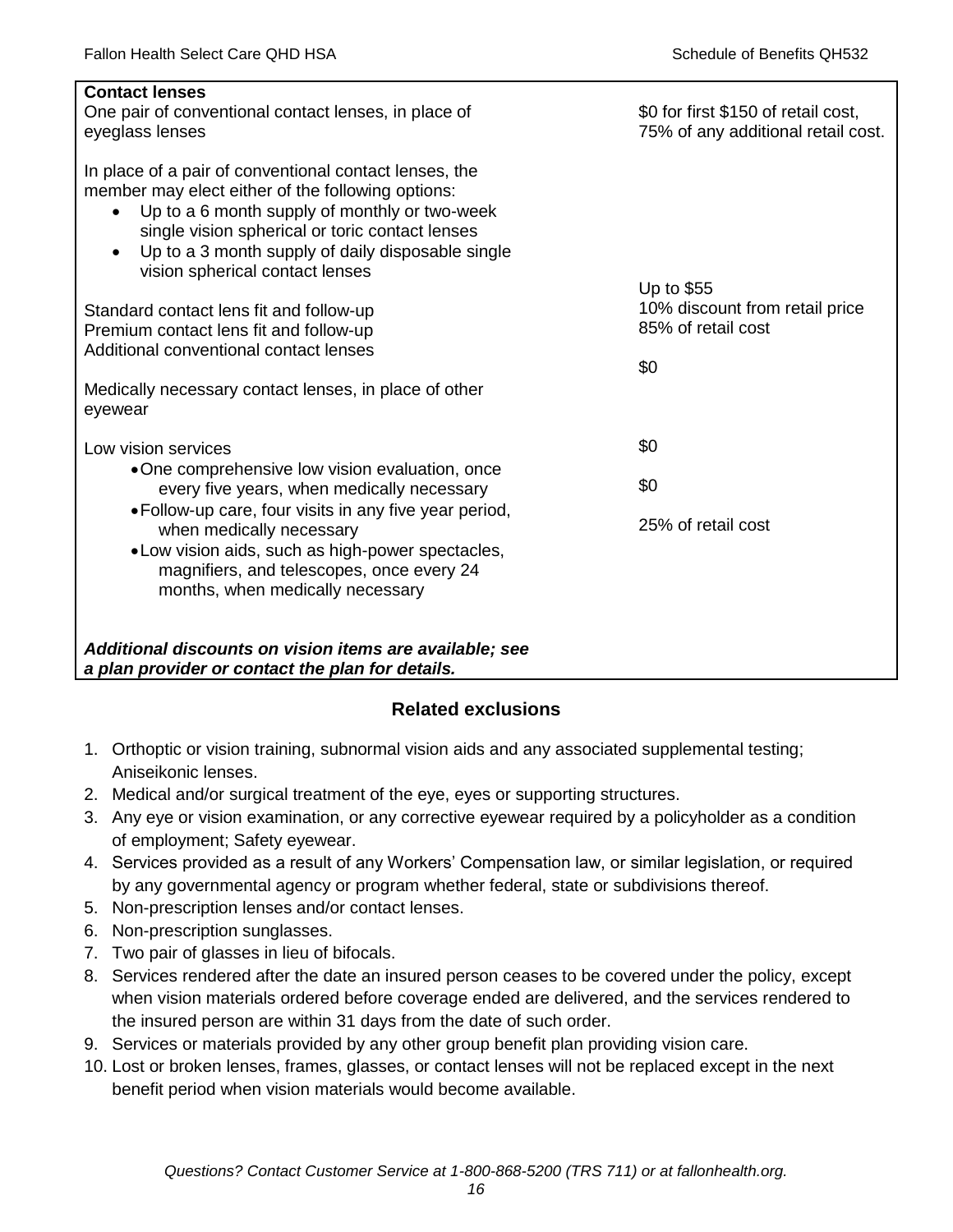# Notice of nondiscrimination

Fallon Health complies with applicable Federal civil rights laws and does not discriminate on the basis of race, color, national origin, age, disability or sex. Fallon does not exclude people or treat them differently because of race, color, national origin, age, disability or sex.

Fallon Health:

- Provides free aids and services to people with disabilities to communicate effectively with us, such as:
	- o Qualified sign language interpreters
	- $\circ$  Written information in other formats (large print, audio, accessible electronic formats, other formats)
- Provides free language services to people whose primary language is not English, such as:
	- o Qualified interpreters
	- o Information written in other languages

If you need these services, contact Customer Service at the phone number on the back of your member ID card, or by email at cs@fallonhealth.org.

If you believe that Fallon Health has failed to provide these services or discriminated in another way on the basis of race, color, national origin, age, disability or sex, you can file a grievance with:

Compliance Director Fallon Health 10 Chestnut St. Worcester, MA 01608

Phone: 1-508-368-9988 (TRS 711) Email: compliance@fallonhealth.org

You can file a grievance in person or by mail, fax or email. If you need help filing a grievance, the Compliance Director is available to help you.

You can also file a civil rights complaint with the U.S. Department of Health and Human Services, Office for Civil Rights, electronically through the Office for Civil Rights Complaint Portal, available at https://ocrportal.hhs.gov/ocr/portal/lobby.jsf, or by mail or phone at:

U.S. Department of Health and Human Services 200 Independence Avenue SW., Room 509F, HHH Building Washington, D.C., 20201

Phone: 1-800-368-1019 (TDD: 1-800-537-7697)

Complaint forms are available at http://www.hhs.gov/ocr/office/file/index.html.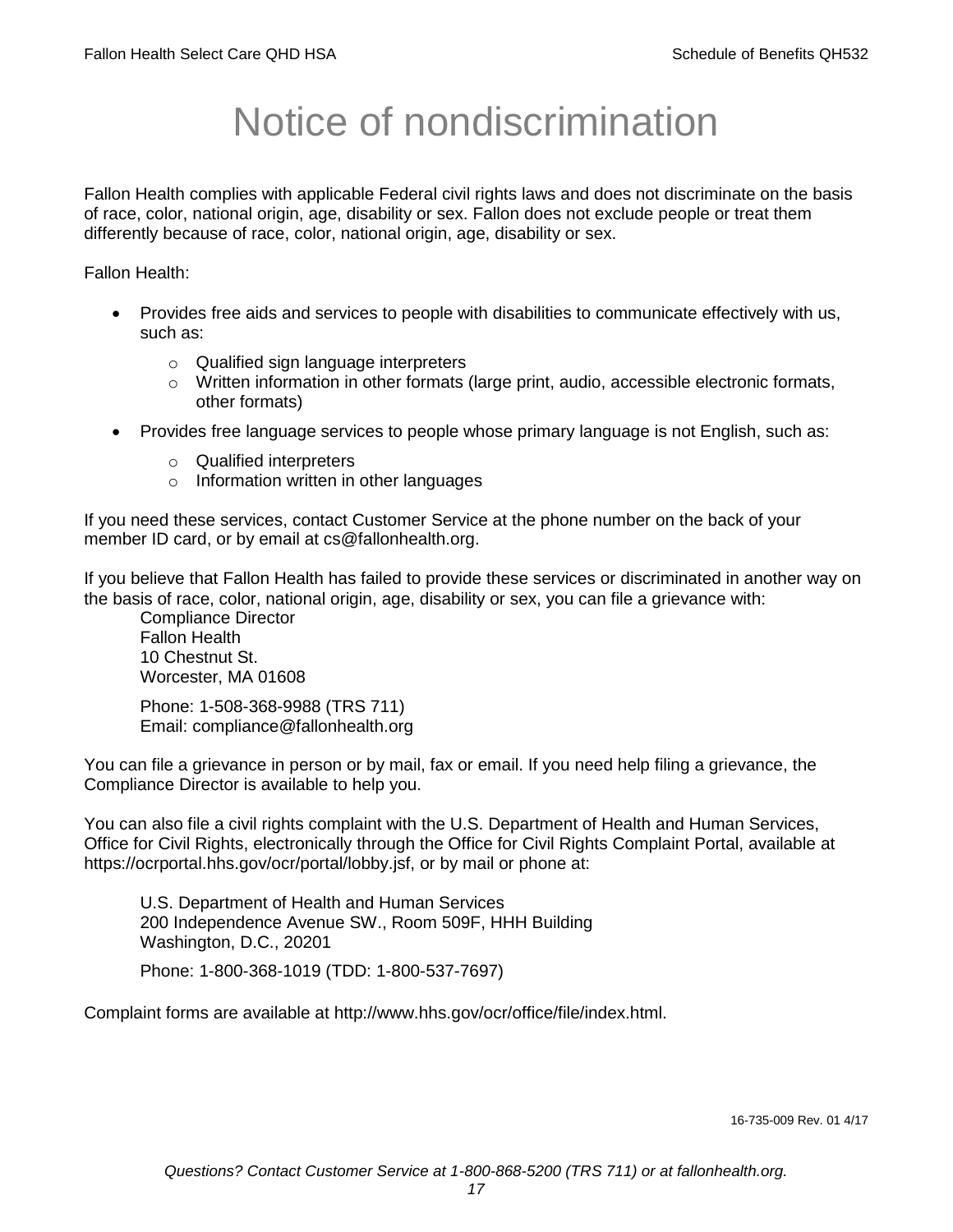# Important!

If you, or someone you're helping, has questions about Fallon Health, you have the right to get help and information in your language at no cost. To talk to an interpreter, call 1-800-868-5200.

## **Spanish:**

Si usted, o alguien a quien usted está ayudando, tiene preguntas acerca de Fallon Health, tiene derecho a obtener ayuda e información en su idioma sin costo alguno. Para hablar con un intérprete, llame al 1-800-868-5200.

# **Portuguese:**

Se você, ou alguém a quem você está ajudando, tem perguntas sobre o Fallon Health, você tem o direito de obter ajuda e informação em seu idioma e sem custos. Para falar com um intérprete, ligue para 1-800-868-5200.

## **Chinese:**

如果您,或是您正在協助的對象,有關於[插入項目的名稱 Fallon Health 方面的問題,您有權利免費以您的母語得到幫助和訊息。洽詢一位翻譯員,請撥電話 [在此插入數字 1- 800-868-5200.

# **Haitian Creole:**

Si oumenm oswa yon moun w ap ede gen kesyon konsènan Fallon Health, se dwa w pou resevwa asistans ak enfòmasyon nan lang ou pale a, san ou pa gen pou peye pou sa. Pou pale avèk yon entèprèt, rele nan 1-800-868-5200.

### **Vietnamese:**

Nếu quý vị, hay người mà quý vị đang giúp đỡ, có câu hỏi về Fallon Health, quý vị sẽ có quyền được giúp và có thêm thông tin bằng ngôn ngữ của mình miễn phí. Để nói chuyện với một thông dịch viên, xin gọi 1-800-868-5200.

### **Russian:**

Если у вас или лица, которому вы помогаете, имеются вопросы по поводу Fallon Health, то вы имеете право на бесплатное получение помощи и информации на вашем языке. Для разговора с переводчиком позвоните по телефону 1-800-868-5200.

# **Arabic:**

إن كان لديك أو لدى شخص تساعده أسئلة بخصوص Health Fallon، فلديك الحق في الحصول على المساعدة والمعلومات الضرورية بلغتك من دون اية تكلفة .للتحدث مع مترجم اتصل ب .1-800-868-5200

# **Khmer/Cambodian:**

ប្រសិនបរើអ្នក ឬនរណាម្ននក់ដែលអ្នកកំពុងដែដួយ ម្ននសំណួរអ្៎ពី Fallon Health បេ, អ្នកម្ននសិេធិេេួលជំនួយនិងព័ែ៌ម្នន បៅកនុងភាសា ររស់អ្នក រោយម្ិនអ្ស់រ្ំ ក់ ។ ដររំម្ រនី ិយាយជាម្ួយអ្នក កែប្រ សូ ម្ 1-800-868-5200 ។

*Questions? Contact Customer Service at 1-800-868-5200 (TRS 711) or at fallonhealth.org.*